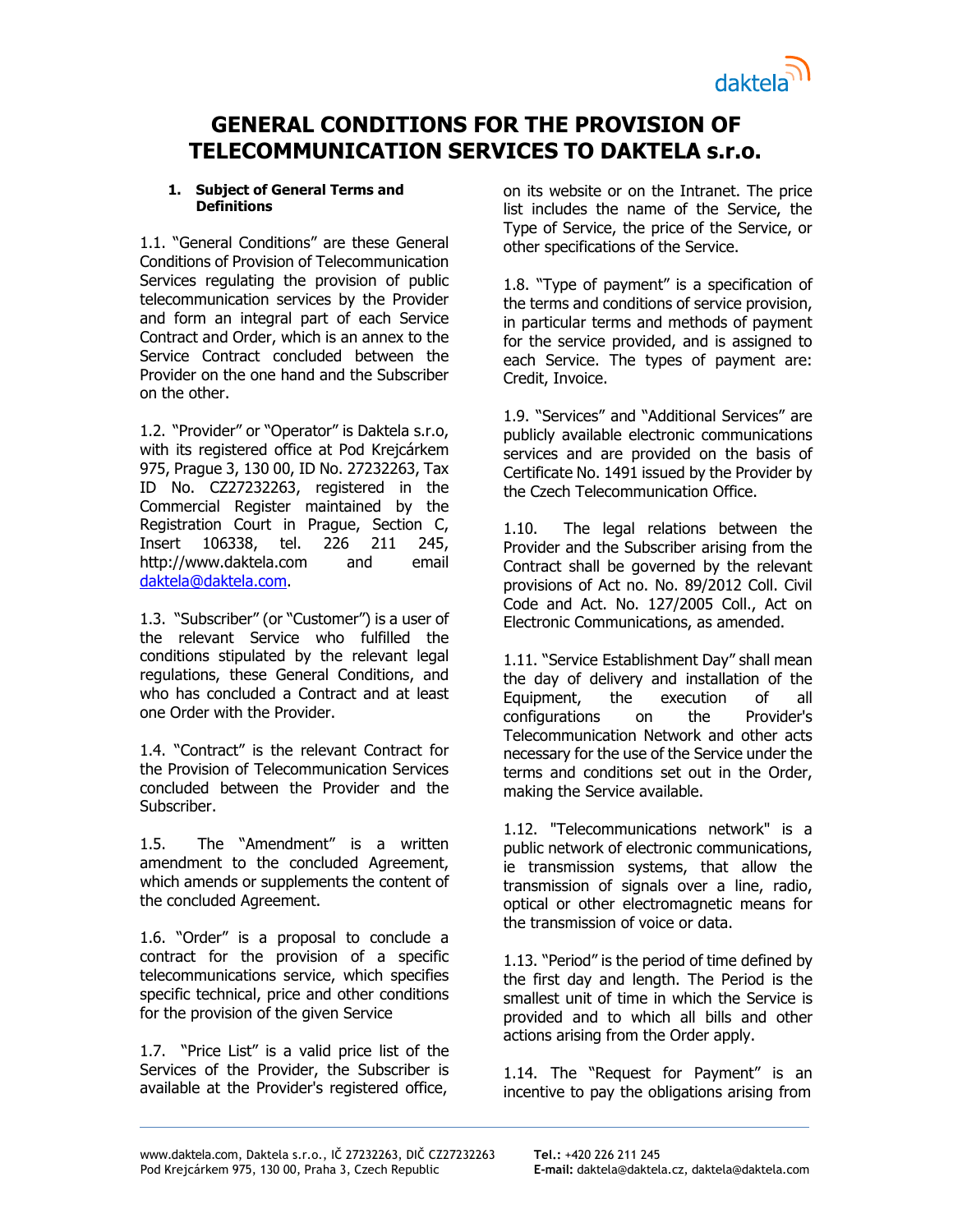the Contract and the Order. The document type is an advance invoice or an invoice-tax document. The payment obligation is also the Participant's obligation arising from theOrder.

1.15. "DUZP" is the date of the chargeable event.

1.16. The "Connection Point" (or "End Point") of the Telecommunication Network is a physical point at which the Subscriber is provided with access to the Telecommunication Network or the Services are handed over to the Subscriber.

1.17. "Transmission Route" is an electronic communication device of the Subscriber or Provider, serving for the transmission of data or voice between the Subscriber's physical location and the Provider's physical location necessary for the provision of the relevant Service.

1.18. "Defect" is a condition that occurred after the Connection Point (on the Subscriber's side) and when the Subscriber is prevented from using the Service for technical reasons, the Service is unavailable, its quality is reduced or its agreed scope is limited.

1.19. "Failure" is a condition when the Subscriber is prevented from using the Service for technical reasons, the Service is unavailable, its quality is reduced or its normal agreed scope is limited if it occurred before the Connection Point (on the Provider's side).

1.20. "Complaint" is an act performed in writing by which the Subscriber exercises rights under the Provider's responsibility for Failures, scope and quality of the provided Service, or raises objections to billing the price for the Services.

1.21. "Supervision" is an actively developed activity of the Provider on the Telecommunication Network (up to the Connection Point) to ensure its trouble-free operation so that the parameters of the

Service guaranteed by the Contract and the Order are observed.

1.22. "Intranet" is a protected part of the Website operated by the Provider, to which the Subscriber has access through a unique login and password (the login and password are communicated at the latest on the day the Contract becomes effective).

1.23. Daktela-Tariff UNLIMITED is a service that allows the Subscriber to make unlimited calls to all mobile and fixed networks within the Czech Republic in the usual volume (what is considered to be the usual volume is specified contractually). Called minutes over this volume are charged separately. The Unlimited tariff does not apply to international calls and numbers with a special tariff - color lines, audio text, etc.) The provider reserves the right to monitor the use of this tariff and in case of suspicion of abuse non-standard use) or in the case of using unlimited calls in a way that may negatively affect the quality of services provided toother customers or the operation of the network or any part thereof, the Provider is entitled to limit or terminate this service at any time.

#### **2. Conclusion, validity and effectiveness of the Contract and order**

2.1. By accepting the Order by the Provider, the Contract is validly concluded. With each additional Order accepted by the same Subscriber, the subject of the Contract is extended to include the Services specified in the next Order. If necessary, the Contract may be concluded in writing prior to the acceptance of the Order, provided that only the acceptance of the first Order determines the essential elements of the Contract and the Contract becomes valid and effective.

2.2. Upon entering into a valid and effective contract, the Provider has the right to carry out a technical check to ensure that the establishment of the Service is not hindered by a technical or difficult to overcome obstacle that makes it impossible to set up the Service with the required parameters.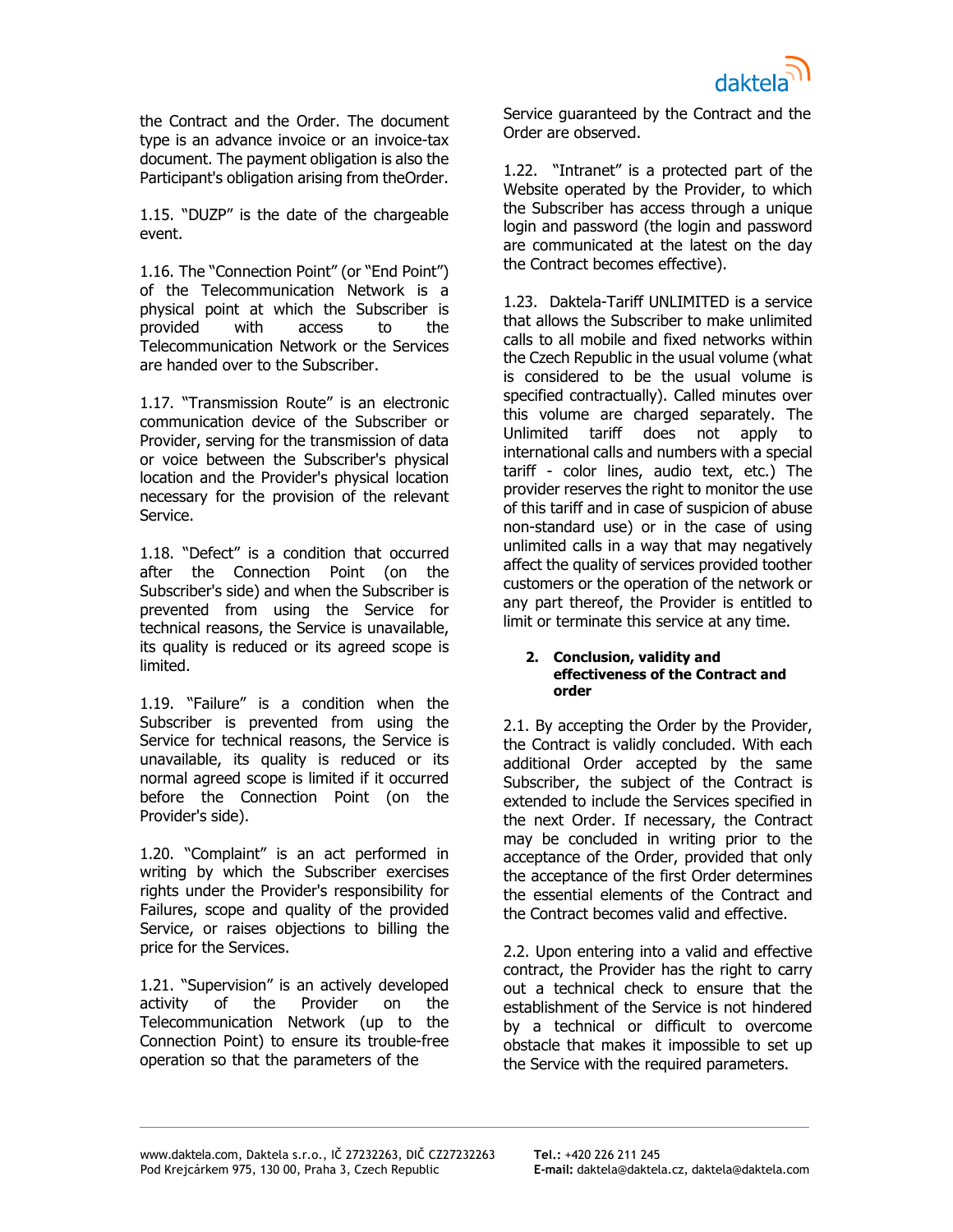

2.3. If the Provider finds out during the technical examination that he / she cannot set up the service on the requested Service Establishment Day for a technical or difficult to overcome obstacle, he / she shall propose to the Subscriber an alternative Service Establishment Day or the Provider has the right to withdraw from the concludedcontract without sanctions; the Provider alsohas this right in the event that the Subscriberrefuses the Provider's proposed substitute Day of Service establishment.

2.4. The Provider is obliged to set up the Service only on the agreed Service Setting Day, but at the earliest after the payment of the Service, if it is required to install the Service.

2.5. The service is established and handed over on the day of its use. A handover protocol may be drawn up by agreement of the Parties.

2.6. Trial operation can be arranged in the Contract; in such a case, the day of establishment of the service is the first day following the date of termination of the trial operation.

#### **3. Rights and obligations of the Provider**

3.1. The provider is obliged to:

3.1.1. Establish and continuously (24 hours a day, 7 days a week) provide the Subscriber with the Service under the conditions specified in the Order.

3.1.2. To provide the Subscriber with financial compensation for non-functioningfor the duration of the Failure under point 9.

3.1.3. Refund (to the Subscriber's bank account specified in the Contract or the Order) an advance on the activation fee and other possible advances in case of withdrawal from the Order pursuant to points 13.7.1 and 13.7.2.

3.1.4. Inform Subscriber (by e-mail, letter or other demonstrable means) about changes in the Price List and General Terms and Conditions at least 30 days before the changes become effective. Both Parties agree that all changed documents shall enter into force and effect on the date specified therein, but not prior to the notification of the changes, regardless of any necessary acceptance by the Subscriber. The Subscriber is entitled to reject the new wording of the Price List and the General Terms and Conditions and terminate the Contract within 30 days of the date of notification of the change. The notice period in such a case is one month and starts to run the month following the month in which the Provider was notified of the rejection and termination of the Contract.

3.1.5. Do not monitor the Subscriber's network traffic beyond what is necessary for the operation of the Service and the Telecommunication Network.

3.1.6. Carry out all necessary planned outages of the Telecommunication Network only after prior notification to the Subscriber, especially at night.

3.1.7. Settle the Claim without undue delay, no later than 30 days from the delivery of the Claim.

3.2. The Provider is entitled to:

3.2.1. Interrupt the provision of the Service during the necessary downtime of the Telecommunication Network. Failure to provide the Service for the duration of the reported interruption is not a Fault.

3.2.2. Change the topology of the Telecommunication Network, modify it and configure it and change the service settings (IP addresses, etc.) as long as the Service parameters according to the Order are met.

3.2.3. Change Price List and General Terms and Conditions.

3.2.4. Change the Order, Contract, Login and Service Access IDs.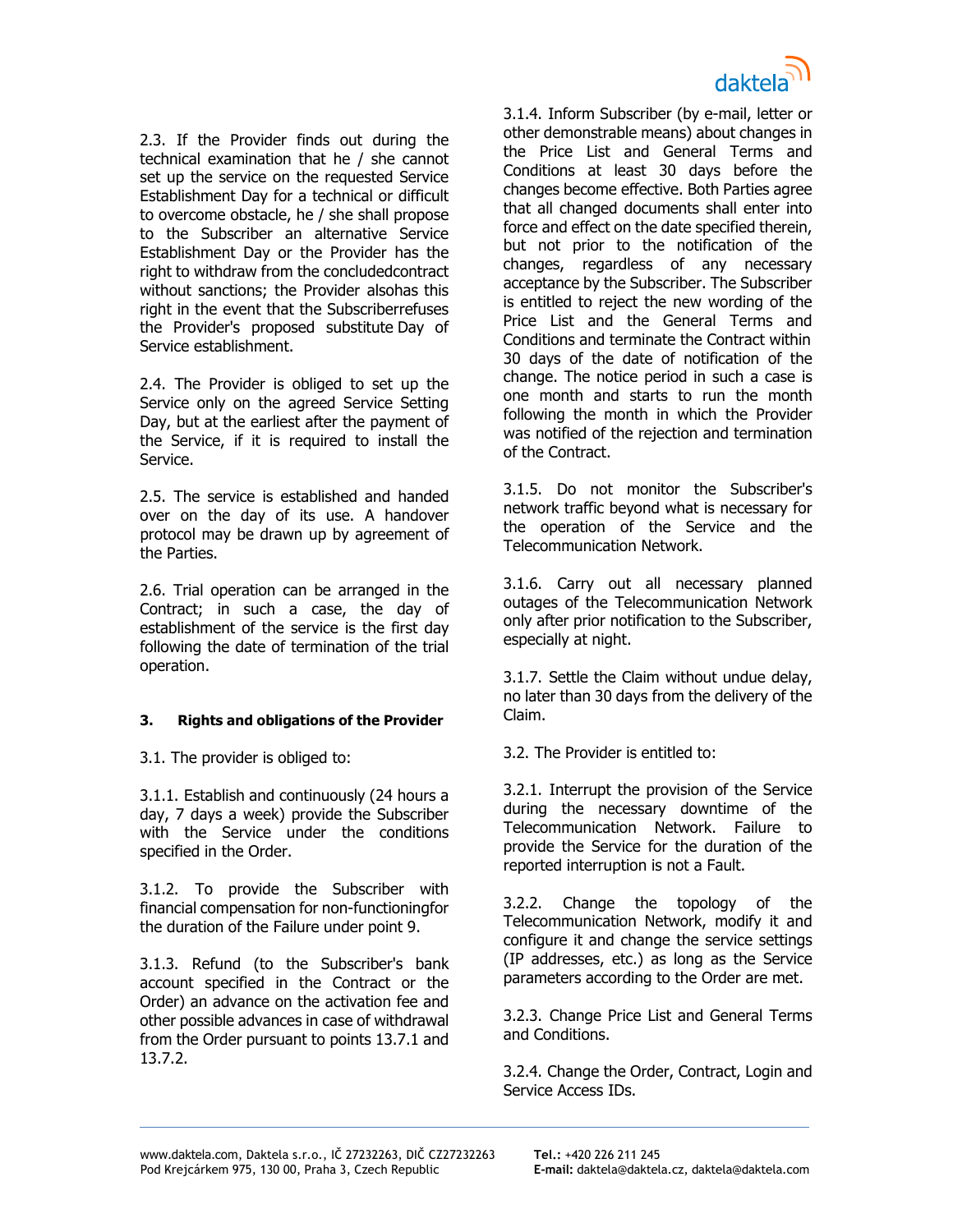3.2.5. Do not set up the Service or change the Service unless the Contract and the Order have been duly concluded, including all attachments, or if the Subscriber has not provided the consent of the property owner or provided the necessary cooperation for installation, approved the project.

## **4. Rights and obligations of the Subscriber**

4.1. The participant is obliged to:

4.1.1. Pay properly for the Services provided. Pay the price for the Service at the due date according to the Order or Request for Payment, including VAT. The payment shall be made only on the day the entire amount is credited to the Provider's account. The provided hardware and other goods are in the ownership of the Provider until full payment.

4.1.2. Use the Service in accordance with binding legal regulations, good manners, the Contract and the Order, in particular:

a) intentionally or negligently not to support or allow any illegal activities, not to participate in them, including transmission; or not to participate in them, including transmission;

b) not to communicate in a manner that violates the rights to the protection of personality, not to spread computer viruses, or to infringe property and copyright;

c) not compromise the security of the system or network in an attempt to gain unauthorized access;

d) not to use unauthorized data, systems and networks, or to test, investigate or test vulnerabilities of systems or networks;

e) not to breach security and authentication procedures without the express consent of the system or network owner;

f) not interfere with services provided to other users, host systems or networks;

g) The Subscriber of the Virtual PBX service is authorized to make configuration adjustments via the

Web and Administration PBXs. If damage is caused by this, the Subscriber is not entitled to demand performance from the Provider.

4.1.3. Not to provide the Services to third parties unless the Subscriber is authorized to do so by the relevant telecommunication license, trade license and written consent of the Provider.

4.1.4. Take all possible measures to prevent unauthorized persons from manipulating, damaging or stealing the equipment of the<br>Provider (which is part of the Provider (which is part of the Telecommunication Network) located in the Subscriber's location.

4.1.5. Ensure the property owner's consent to the installation of the necessary lines and equipment and answer to the Provider for any damage if it proves that the consent was not given or that the conditions of the consent were not fulfilled due to the Provider's installation of lines and equipment.

4.1.6. To reimburse the Provider for all costs related to the establishment or change of the Service which the Provider had to incur due to the fact that the Subscriber did not meet the conditions set for the establishment or change of the Service. The Subscriber has changed the initial installation conditions as compared to the state when the Service was set up.

4.1.7. On the day of termination of the provision of the Service, enable the Provider to dismantle its equipment professionally.

4.2. The participant is also obliged to:

4.2.1. Report to the Provider without delay all known facts that could adversely affect the provision of the Service, in particular<br>Telecommunication Network Failures, Telecommunication Malfunctions and Failures in the provision of the Service.

4.2.2. Ensure regular checking of your e-mail<br>address and any changes to your address and any identification and contact information and notify the Provider of any changes. The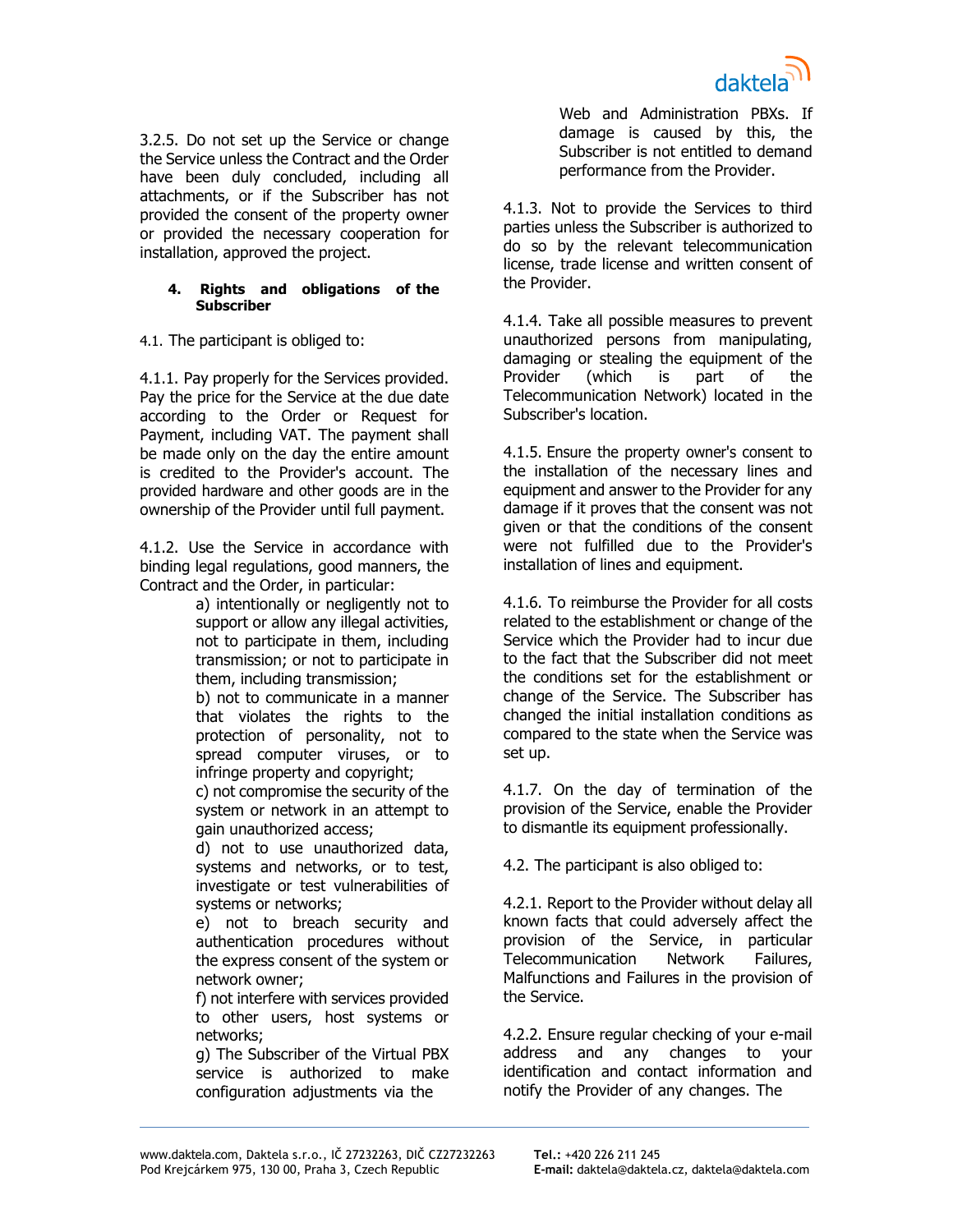

Subscriber is obliged to provide the Provider with an email address for sending invoices.

4.2.3. Provide at its own expense the premises and power supply for the Provider's telecommunications equipment necessary for the provision of the Service.

4.2.4. Do not change the setting, connection, location and spatial arrangement of the Provider's equipment in the Subscriber's location against the situation when the respective Service was established without personal participation or written consent of the Provider.

4.2.5. Use the Service only through terminal equipment approved by the Provider having valid technical and safety certificates for operation in the Czech Republic. The Subscriber is responsible for the status of its equipment, which it connects to the Connection Point.

4.2.6. Ensure cooperation with the Provider in establishing, changing, terminating, supervising or servicing the Service, allowing the Provider access to the Provider's facilities and the Subscriber's facilities under supervision (pursuant to 8.5.).

4.2.7. To take over the Service on the Service Establishment Day and to ensure the presence of a person who is authorized to carry out the takeover and has sufficient expertise to do so; if the Subscriber fails to ensure the presence of such a person, the service is deemed to have been handed over and taken over by the Service Establishment Day.

4.2.8. Pay the billed price for the Service even if unauthorized use of the Service by other users has occurred.

4.2.9. Observe the laws of the Czech Republic. Especially valid regulations and regulations of CTU. If the Provider finds out that the Subscriber is acting in violation of this provision, he is entitled to suspend the provision of the service.

4.3. The Subscriber is entitled to:

4.3.1. Make a claim for the billing of the price or for the provided Service as described below.

## **5. Scope and territorial delimitation of the provided Service**

5.1. The scope of the provided Service is specified in the Order, Price List and the Order of the Service stated on the website of the Provider or on the Intranet.

5.2. A separate Order is made for each Service.

5.3. Additional Services are part of the Service Order, the complement of which forms.

5.4. Individual Orders are not interdependent.

5.5. Individual Orders can be terminated separately. Termination of one Order shall not invalidate the other orders.

5.6. The provisions contained in the Order shall take precedence over those contained in the other parts of the Contract and shall be valid only for the given Order.

# **6. Prices of services**

6.1. All prices are without VAT.

6.2. The price for provided Services is negotiated:

6.2.1. According to the Price List.

6.2.2. The contractual price by written agreement in the Order if accepted by the Provider.

6.3. Unless stated otherwise, all calls are billed after 30 seconds, ie the minimum billed call duration is 30 seconds unless otherwise specified. Tariffs for color lines are after 60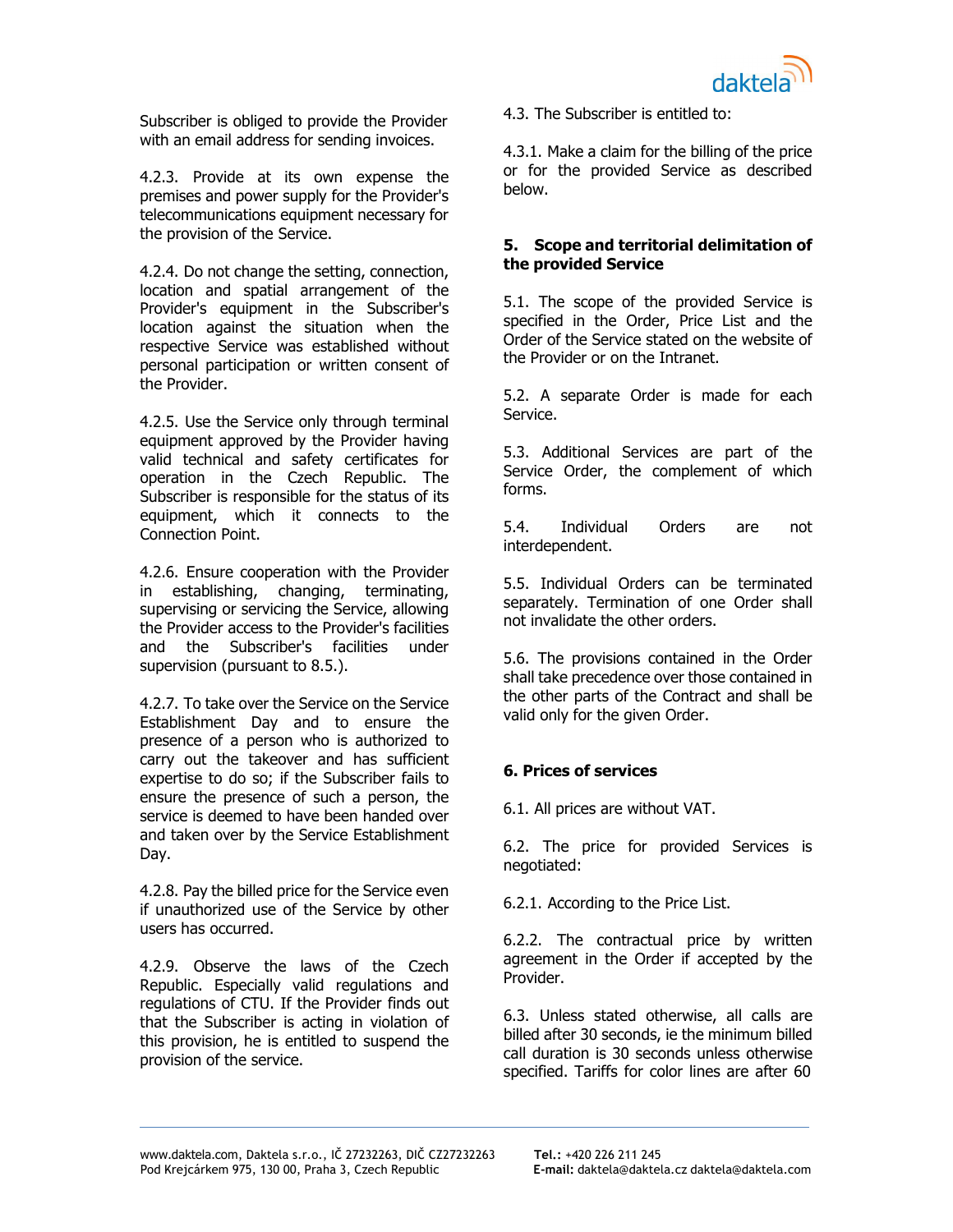seconds. The minimum billed call duration on these lines is 120 seconds.

## **7. Billing and payment, payment terms**

7.1. For Billing Type Periodic Service Billing:

7.1.1. The first day of the first Period is the day of payment of the Credit or the Service Establishment Day, if the Service was established after the payment of the Credit.

7.1.2. The period ends at the moment of exhaustion of all paid Credits or at the moment of payment of another Credit. Unused Credit from the previous Period is added to the next Period.

7.1.3. The period may be irregular.

7.1.4. The minimum Credit stipulated in the Price List or Order must be used within 6 months. After this period, the unused Credit shall be forfeited to the Provider as an agreed contractual penalty for non-use of the credit.

7.1.5. The first day of the following Period is the day following the payment of the Credit. The credit must be paid no later than before the previous Credit is exhausted.

7.1.6. The request for payment does not have to be sent by the Provider.

7.1.7. The Provider may request the deposit of a principal (inexhaustible Credit). This principal will be returned to the user upon his / her request within 14 days of termination of the Service. The Provider is entitled to use this principal to cover any Subscriber's obligations.

7.2. For Invoice Type Billing:

7.2.1. The first day of the first Period is the Service Establishment Day.

7.2.3. The period is one calendar month, the First Period is shortened to the period from the first day of the first Period to the end of the calendar month in which the Period occurred. The period is regular.

7.3.3. The first day of the following Period is the first day of the calendar month.

7.2.4. Payment for the Service shall be made on the basis of an invoice - tax document.

7.2.5. The invoice is due within 14 days of delivery.

7.3. On the day of partial performance pursuant to Section 21 (10) of Act No. 235/2004 Coll. on Value Added Tax, is the date of issue of the tax document by the Provider, or the last day of the Period, whichever is the earlier.

7.4. For billing the activation fee for services of all Types, the payment mode and DUZP are identical to the payment mode of the first Period for the given Service Type.

7.5. The charge for the change of Service and the difference between the price of the new Service and the original Service will be charged for each Payment Type as for the activation fee and the first Period of the Service, or within the next bill. The method of billing is chosen by the Provider.

7.6. For billing of the discount for the Complaint, the Subscriber will be compensated in the form of a discount from the price of the Service according to the relevant Order in the agreed scope or according to the agreed SLA on the nearest billing so that the discount is up to 99%

7.7. For billing of measured (tariff) items (above the flat rate) - If the price of the Service is tied to the volume of the purchased Service, the Provider will charge the price of the Service on the day of measuring the volume of the purchased Service. DUZP is the date of measurement of the volume of the Service taken.

7.8. The invoicing of all Provider's Services is performed by a tax document.

7.9. The tax document is issued to the Subscriber electronically and sent to the Subscriber's contact email address. The tax document issued in writing shall be delivered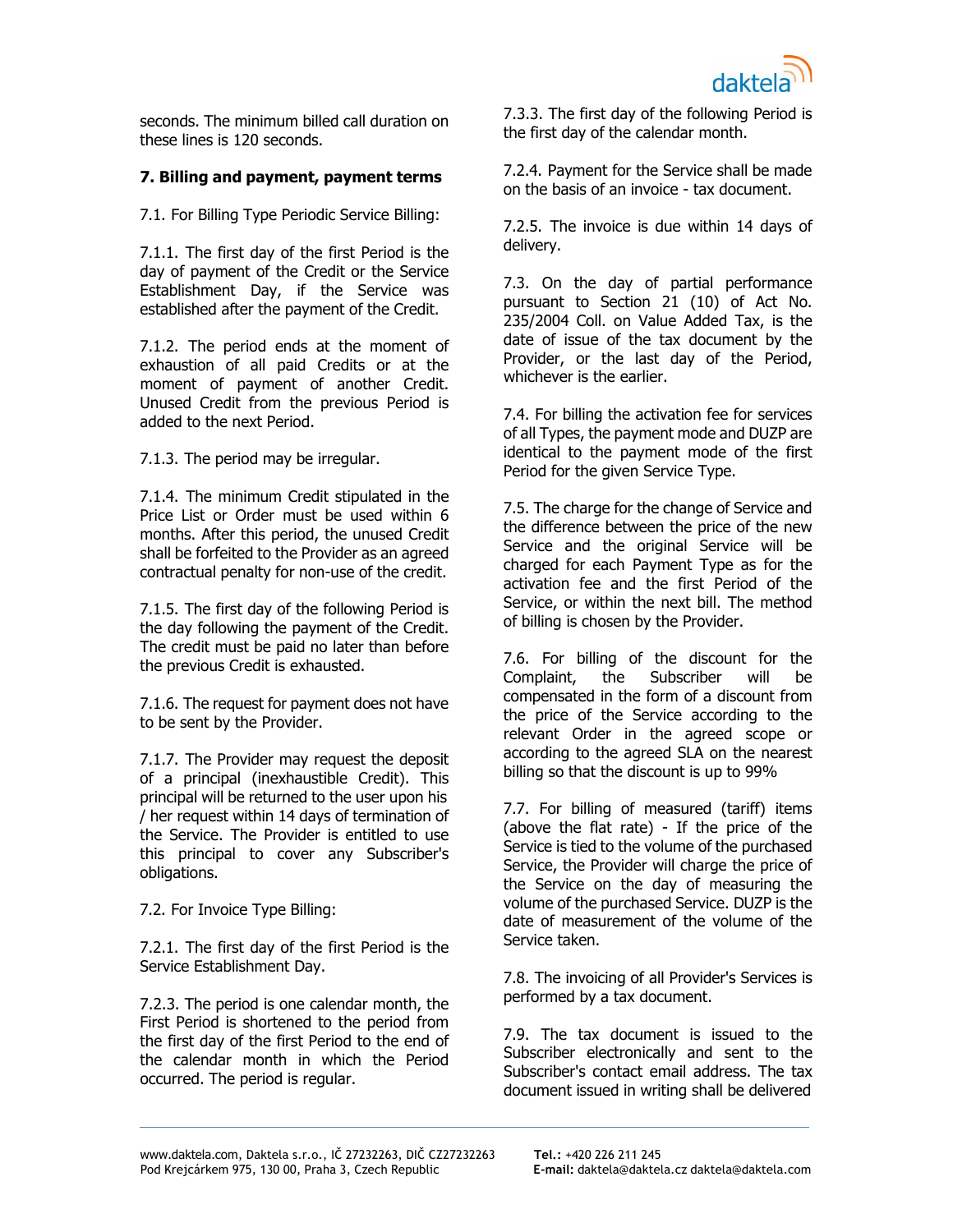

by mail to the Subscriber only if agreed by the Order accepted by the Provider. This method of sending is charged 20 CZK.

7.10. All payments for Services and overpayments may be used by the Provider to cover all existing arrears in the Subscriber's bills registered by the Provider at the date of payment, even between individual Orders for various Types of Services.

7.11. All payments received by the Provider beyond the payments required by the Order are non-refundable for Type Credit, and for Type Invoice are refundable only upon written request of the Subscriber.

7.12. Payments based on Calls for Payment according to the relevant Order for the Credit type are non-refundable.

7.13. If the Subscriber is in delay with the payment of any payments, the Provider has the right to demand payment of interest on late payment in the amount of 0.05% of the outstanding amount for each I only started day of delay. This does not affect the claim for damages and the contractual penalty.

## **8. Supervision, Service Intervention, Fault and Fault Reporting**

8.1. If the Subscriber discovers a Malfunction or Defect of the Service, the Subscriber is obliged to report this fact by e-mail, fax or telephone to the Provider's technical support, to the contact given on the Provider's website.

8.2. The Provider undertakes to remedy the Faults in the shortest possible time from reporting by the Subscriber.

8.3. The report shall contain the identification of the Subscriber, identification of theService, information whether it is a Defect orFailure, a description of the Failure and any important facts, the time of occurrence or thetime of finding the Failure, the name of the contact person and current contact. The Subscriber (Caller) notes that the requirements announced for technical support are invoiced according to the agreed SLA. If a calculation of the works is required in advance, the

Subscriber must give explicit notice before the works begin.

8.3.1. The Subscriber undertakes to report any power outages and other facts that could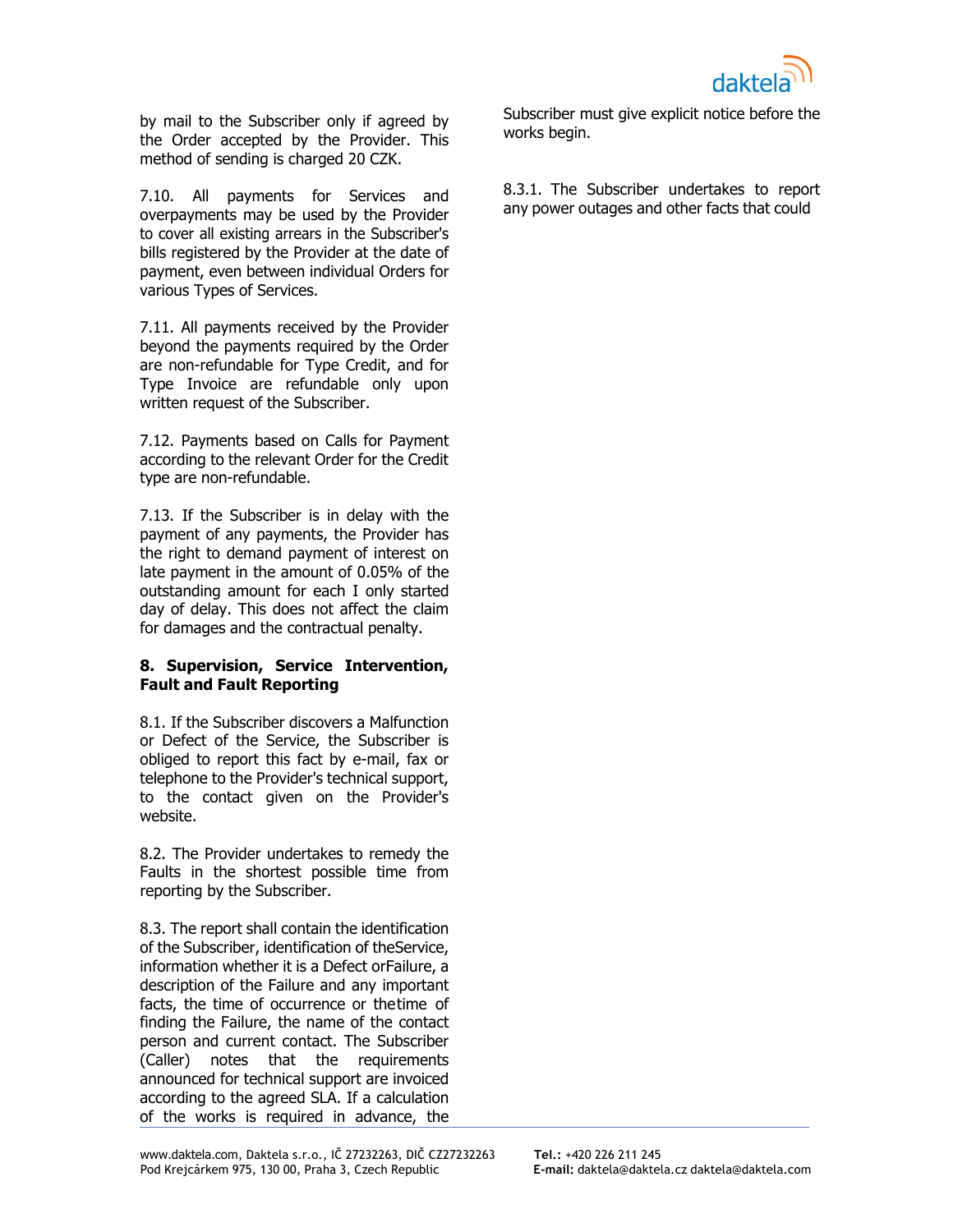

cause the temporary decommissioning of equipment that is part of the Telecommunication Network.

8.4. The Subscriber undertakes to report the Defect and the planned outage if the Service Supervision is part of the service.

8.5. The Subscriber and the Provider may agree that the Subscriber's or third party facilities will be included in the Supervision. In such case, this Supervision shall be governed by the Conditions for Supervision of the Telecommunications Network. The inclusion in the Supervision must be agreed in the Order accepted by the Provider, the withdrawal must be made as a change of the Order made on the basis of a written request for withdrawal. In the case the Subscriber contacts thr Provider's technical support directly, this intervention is dealt with automatically according to the SLA out-ofhours.

8.6. If it is necessary to perform a service intervention on a device that is not owned by the Provider but is part of the Supervision, the Subscriber is obliged to order the intervention by a written order, unless a written flat-rate order with a financial limit of the price of such interventions is agreed. 8.7. The goal of Telecommunication Network Supervision is to keep the network in continuous operation or with minimal downtime and downtime. For this reason, clear transparency in the responsibilities for network operation must be given. Therefore, the following basic rules for Services included in Supervision are established: a) TheSubscriber is obliged to report without delay all Faults and Defects and any other facts that they become aware of and which could (evenin the future) affect the quality and scope ofthe Service. b) The Subscriber is obliged to report planned outages of the facility at least 24 hours in advance. c) The Provider is obliged to report at least 48 hours in advance

planned outages of the Telecommunication Network, which could affect the quality and scope of the Service. d) The Provider has the right to exclude the Service from Supervisionwhere the User has repeatedly breached these conditions.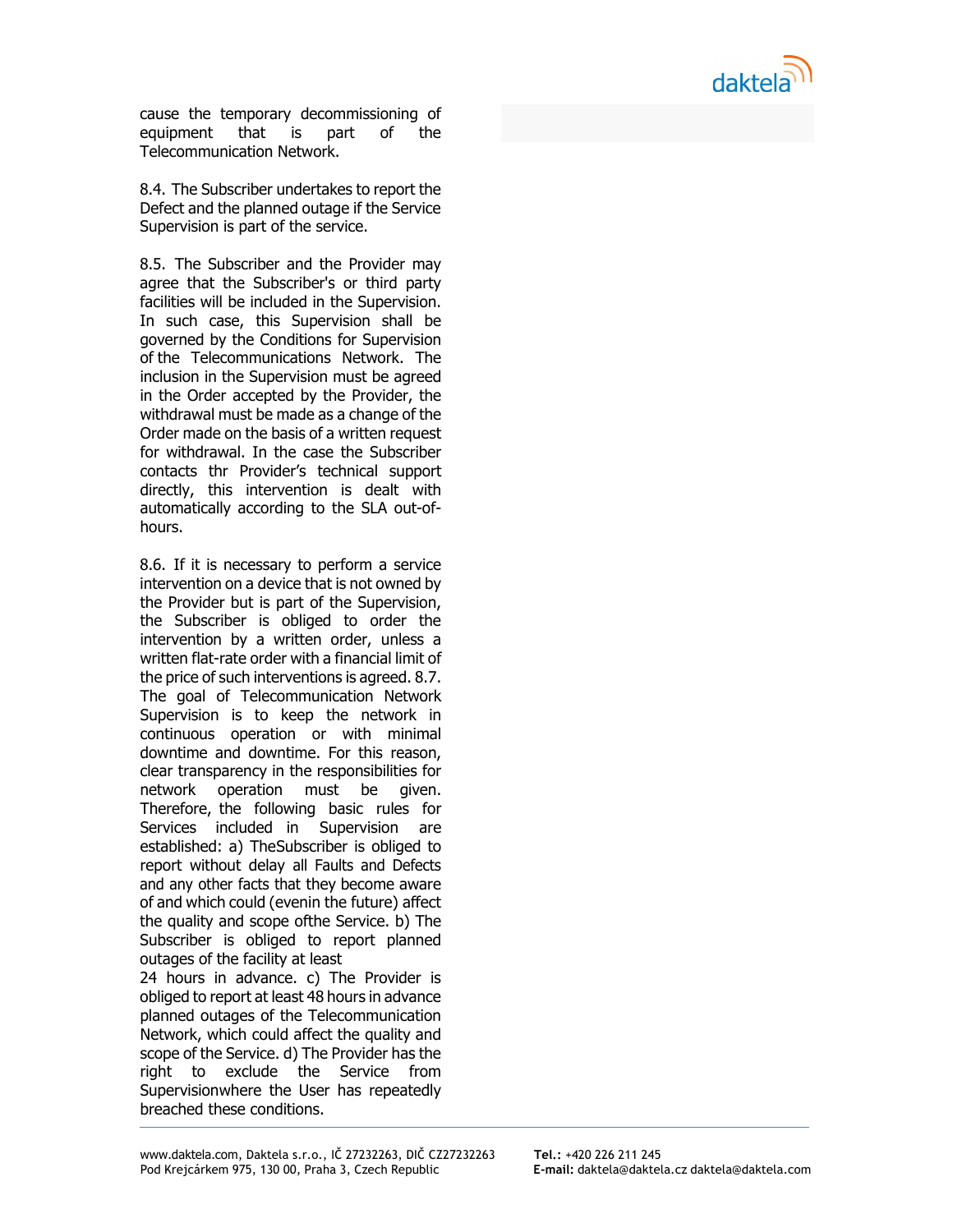

## **9. Parameters of Services and Complaints**

9.1. The Provider guarantees the basic parameters, availability of the Service and the amount of compensation for unavailability of the Service, the so-called SLA (service level agreement) in the respective billing period according to the concluded Service Level Agreement or SLA as follows: according to the concluded agreement, during working hours of the Provider: Mon-Fri: 09-17 h. For work performed within the SLA, the amount is invoiced according to the current price list of the Provider. If the request is reported outside this period, the Provider shall resolve this request only on the next business day, unless they agree otherwise with the Subscriber. If the problem is solved outside<br>the agreed SLA, ie outside the the agreed SLA, ie outside the aforementioned working hours, the amount of work performed outside the hours specified in the Provider's price list will be charged for the intervention. The Provider is not obliged to notify the Subscriber in advance of this fact. In the event that the intervention was due to faulty provision of the service by the Provider, such intervention is free of charge. b.) SLA 24x7 The Provider undertakes to repair thefunctionality of the system according to the concluded agreement. Hotline technical support is provided 7 days a week 24 hours aday under this SLA. For work performedwithin the SLA, the amount is invoiced according to the current price list of the Provider. Unless otherwise agreed, it is charged every half hour. In the event that theintervention was due to faulty provision of theservice by the Provider, such intervention is free of charge. Guaranteed response time + guaranteed repair time (applies to both SLA variants above) Guaranteed response time + guaranteed repair time is set (unless otherwise agreed by agreement) depending on the severity level: Grade 1- (very high priority) (Basic features) voice connections are inoperative eg cannot be called out, cannot be called in and error occurs in more than 10% of numbers, etc.) Guaranteed response time + guaranteed repair time is 4 hours (response)  $+ 4$  hours (repair). The maximum total repair time since the Fault is

reported is the sum of both values. Failure to observe the response time and repair time is subject to a penalty of CZK 1,000 for each hour commenced beyond the repair time. The amount of compensation may not exceed 50% of the regular monthly fee paid by the Subscriber to the Provider for the provided services. Level 2- (medium priority) (Basic features of voice connection are nonfunctional eg cannot be called out, cannot be called in and error occurs in less than 10% of numbers etc.) Guaranteed response time + guaranteed repair time agreed to 12 hours (response) + 12 hours (repair). The maximum total repair time since the Fault is reported is the sum of both values. In case of failure to observe the reaction time and repair time, compensation is set in the amount of CZK 500 for each and started hour beyond the repair time. However, a maximum of 25% of the regular monthly fee paid by the Subscriber to the Provider for the provided services. Grade 3- (low priority) (Basic telephony features are functional, error is in normal phone operations (phone does not ring, cannot transfer or divert call, cannot set up conference) Guaranteed response time + guaranteed repair time is agreed to 24 hours (response) + 24 hours (repair) The maximum total repair time since the report of the Fault is the sum of both values.For failure to observe the reaction time and repair time is set compensation of 100, - CZK for each and started hour beyond the repair time, but maximum 500, - every single service intervention.

9.2. Unless stipulated otherwise in the Contract, the Order accepted by the Provider or the Price List, the SLA is provided for the Service pursuant to clause 9.1.a. All SLA contracts concluded prior to the effectivedate of these terms and conditions shall remain in force and, unless otherwise agreed, shall continue to be governed by the provisions of Article 9.1.a. 9.3. The Subscriber's request for a new system function or its modification or change does not fall under the above SLA provisions and is considered a new order and is charged according to the Provider's current price list. Complaints and compensation 9.4. The Subscriber is entitled to claim the provided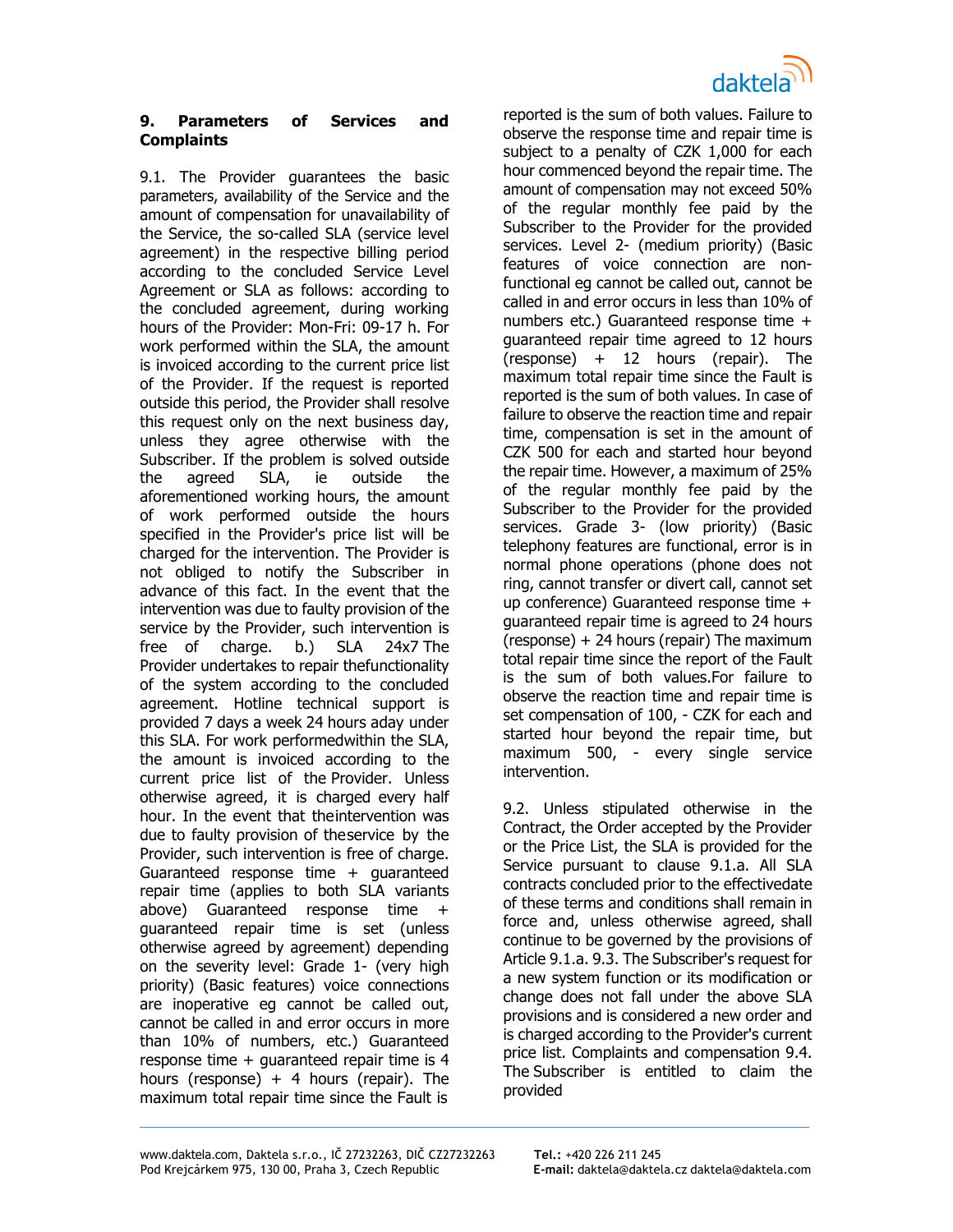

service and the price charged. The complaint must be made in writing and must be submitted immediately after the defect is discovered, at the latest within 2 months of faulty provision of the Service. Otherwise the right to claim expires. The complaint may be submitted in writing by sending it to the Provider's registered office or electronically or by fax to the Provider's contact addresses.

9.5. Complaints must be marked as "Complaints" and must contain the identification of the Subscriber, identification of the Service, description of the reason for the Complaint and all important facts, time of origin or time of finding out the reason for Complaint, name of the contact person and must be signed by an authorized person.

9.6. The Fault Period for calculating the compensation in the relevant Period is determined as follows:

9.6.1. The moment of notification is the time of Tcrash

9.6.2. If the Subscriber does not allow on-site service intervention (if necessary and the Subscriber has been requested to enable it), Tcrash is postponed for the duration of the intervention.

9.6.3. Tstart is the moment when the Malfunction is removed by the Provider and the Service is put back into operation.

9.6.4. The total Fault Time in the relevant Period is determined as the sum of the times between the occurrence (Tcrash) and the removal (Tstart) of each Fault.

9.6.5. A failure of electricity or any other fact on the part of the Subscriber shall not be considered a Failure.

9.7. The Subscriber has the right to compensation if his Complaint is justified. If the complaint is not justified, the Provider is entitled to charge according to the current price list. The Provider is obliged to notify the Subscriber of this fact immediately after it has discovered this fact.

9.8. Filing a Complaint has no suspensory effect on the payment of the payment for the provided Services.

9.9. In the event that the Subscriber does not agree with the result of the Provider's settlement of the Claim, the Subscriber may contact the Czech Telecommunication Office.

## **10. Limitation of the Service**

10.1. The Provider is entitled to limit or interrupt the provision of the Service for the necessary period of time if there are serious technical or operational reasons, in particular if the security and integrity of the network is threatened or compromised or the security of the Services is compromised; when a state of crisis occurs, in particular the state armed emergency, a natural disaster or a threat to the security of the state; by law or by a decision of a judicial or administrative body.

10.2. The Provider is entitled to limit or interrupt the provision of the Service:

10.2.1. For the Payment Type Service "Credit" - in case the Credit is exhausted.

10.2.3. For the Payment Type Service "Invoice" - if the Subscriber is in default with payment for the Services provided.

10.2.4. For all Types - if the Subscriber does not meet the terms and conditions.

10.3. Restrictions on the use of the Service may also include failure to perform service and supervision.

10.4. If the use of the Service by the Subscriber is technically or otherwise bound to another Service provided by another person or third party directly to the Subscriber under a contract between that person and the Subscriber, then the cancellation or suspension of such Service by a third party delay in providing the Service.

10.5. If the Subscriber is in delay with payment for any services or other performance, a reminder is sent to the specified invoicing email address. If the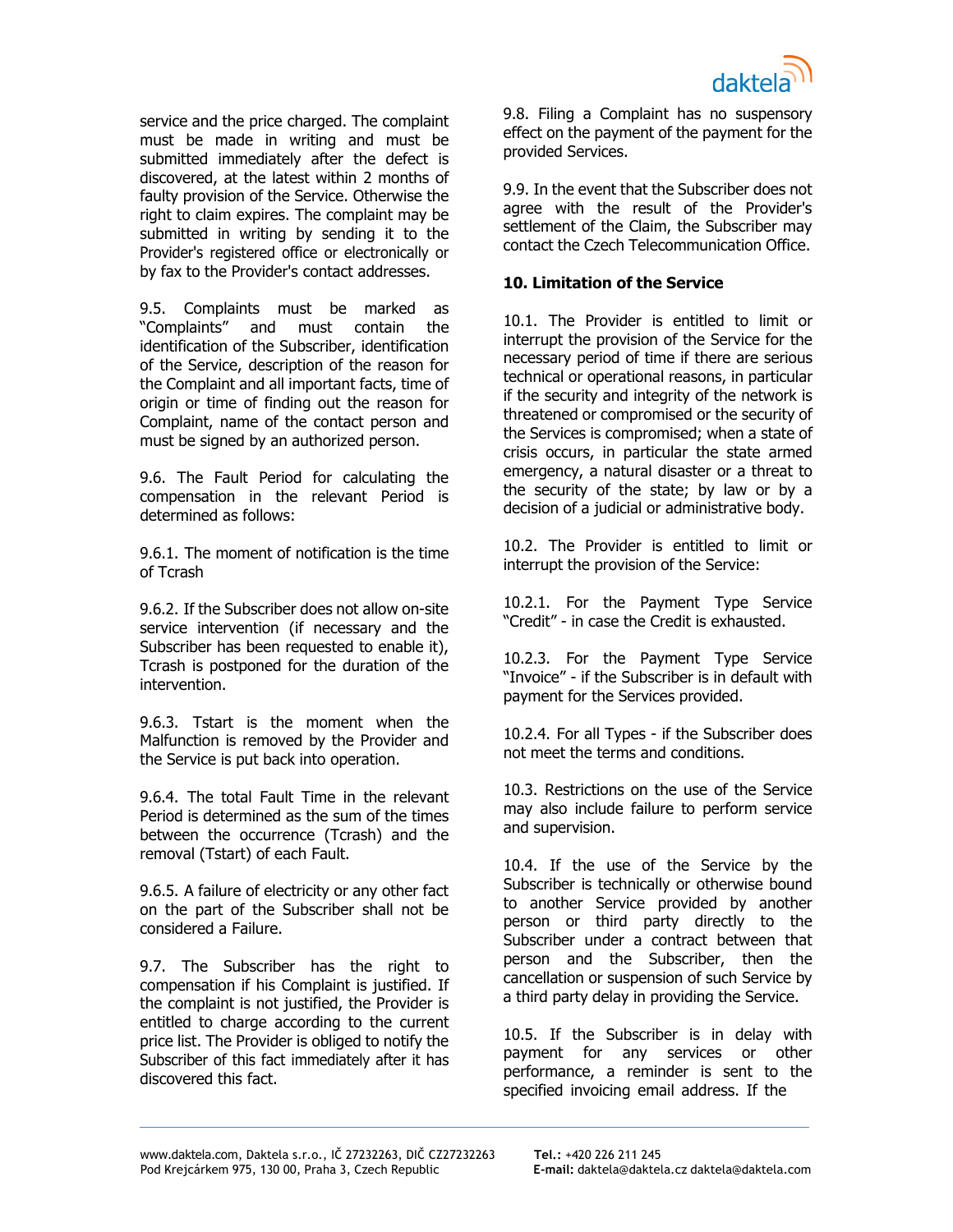

payment is not made even within the substitute period of performance, the provider may restrict or suspend the provision of the service or services concerned if it is not possible to provide themseparately. If the Subscriber uses severalServices and fails to pay one or more of them,the provision of any of these Services may besuspended. The Provider is also entitled to limit the provision of services due to the factthat it is clear from the Subscriber's behaviorthat the Subscriber does not meet its obligations towards the Provider or, for example, the ordered insolvency of the Subscriber, etc.

10.6. The provider may terminate the contractual relationship or not set up a publicly available communication service if<br>the subscriber has intentionally the subscriber has intentionally misrepresented personal or identification The data or systematically belatedly paid or not paid the price for services, despite the Provider's warning.

10.7. The reintroduction of the service is possible after payment of all due and due obligations to the Provider. The renewal of provided services is subject to a fee of CZK 1,000 without VAT. This charge will be reflected in the following billing. In this case, the Provider is entitled to transfer the Subscriber to the credit system.

# **11. Privacy and confidentiality**

11.1. Provider collects and keeps up-to-date records of subscribers and users of services containing personal, identification, contact and operational data. The Provider undertakes to collect, process and use such data relating to subscribers and users in accordance with Regulation (EU) 2016/679 of the European Parliament and of the Council of 27 April 2016 on the protection of individuals with regard to the processing of personal data and on free movement of this data and repealing Directive 95/46 / EC (the General Regulation on the Protection of Personal Data (hereinafter referred to as the "GDPR Regulation")) and further in accordance with the legal order of the Czech Republic, in particular on Personal Data

Protection, Act No. 127/2005 Coll., on Electronic Communications, Act No. 480/2004 Coll., on Certain Information Society Services, Act No. 133/2000 Coll., on Population Registration and Birth Numbers, in their effective wording, especially for the purpose of proper performance of the contract, or for the purpose of establishing, providing or billing the service and regulations, especially GDPR.

11.2. Subscribers' personal, identification, contact and traffic data are only authorized to be used by the Provider's employees and other entities that process personal data and / or use identification or traffic data under contract with the Provider (eg Authorized Partners, or protecting the legitimate interests of the provider) or under applicable law. These other persons, when processing any subscriber data, are obliged by the provider to comply with the obligation under this Agreement and the relevant legislation and may process such data only to the extent necessary. Traffic data is collected by the provider, processed for as long as is necessary, during which the service bill may be challenged or recovered. The Subscriber has the right to access personal data concerning him.

11.3. The Provider is also obliged to store and provide operational, personal, identification or contact information for the needs of state authorities in accordance with the applicable legislation. Traffic data is not processed and stored by the provider for marketing purposes and, in the case of ancillary services (value added services), the provider does not process any traffic data other than the data necessary to transmit a message through electronic communications networks (service provision) or service billing.

11.4.The Subscriber expressly agrees that the Provider is authorized to collect, process and use the Subscriber data for business purposes only based on their legitimate interests or with the Subscriber's prior written consent, except that the Provider is entitled to list the Subscriber in its referencesheet. The Subscriber is entitled to make a decision on listing his / her personal data in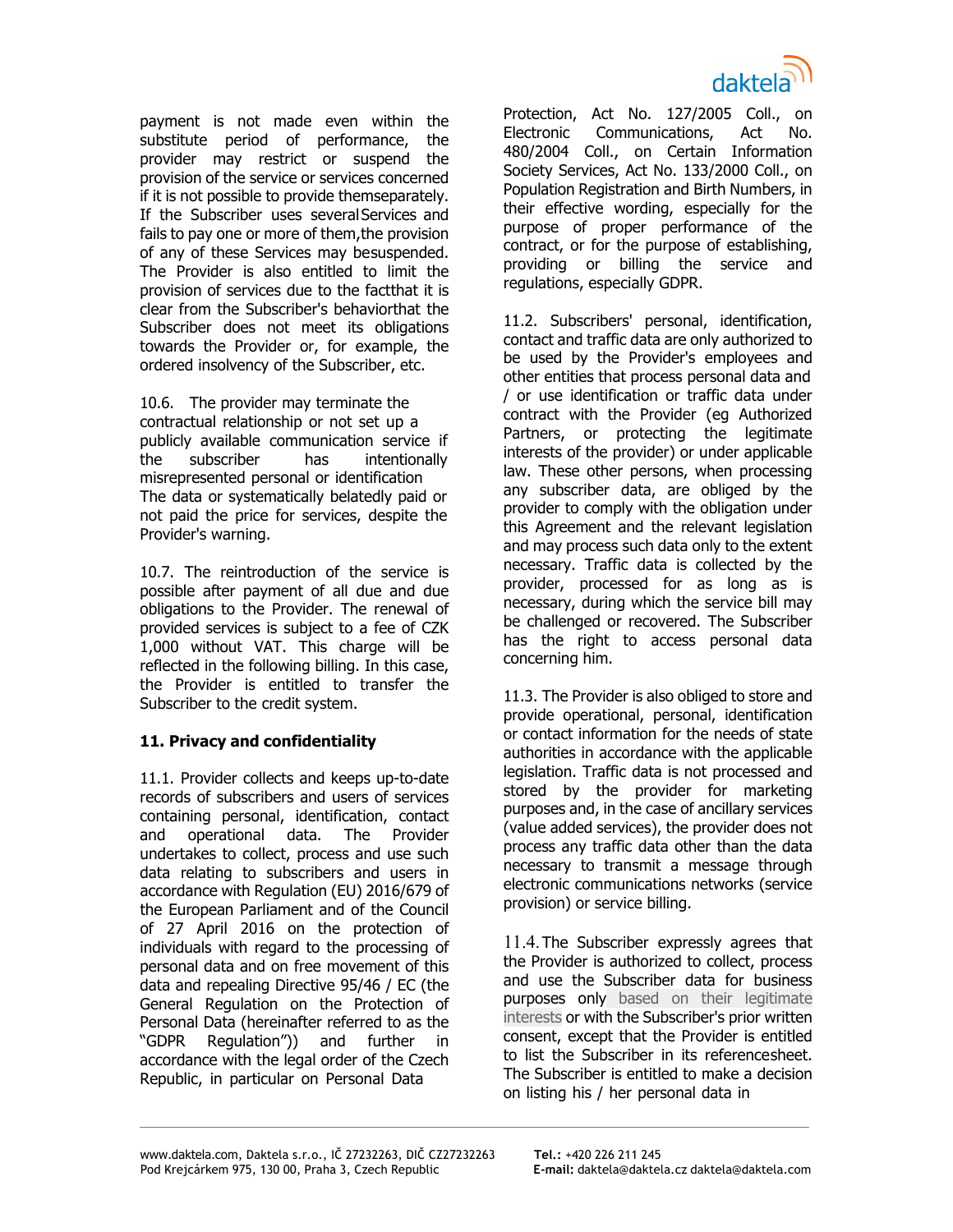the Subscriber List.

11.5. The Subscriber acknowledges that the Provider is obliged to provide without delay and free of charge to the entrepreneur providing up-to-date personal data or identification data of all its subscribers for localization or identification of the caller when calling emergency numbers. 11.6. The contracting parties shall consider as trade secret all information about the other party resulting from the concluded Contract and the Order, especially the terms of the Contract and the price of the Services. The confidentiality obligation remains in effect for three years after the termination of the contract. 11.7. A communication to a third party which has been shown to have at least one of the following characteristics shall not be deemed to be a breach of the confidentiality obligation set out in the preceding paragraph: - the information must be communicated to a third party for legal reasons; - the information must be communicated to a third party in order to protect the provider's legitimate interests.

11.8. The Subscriber / User expressly agrees that his / her telephone call to a contact center operator, operator, or Provider Specialist is monitored and recorded bythe Provider solely for the purpose of internally controlling the services provided toenhance their quality and protect the Provider's legitimate interests; / the useragrees that the relevant record is backed upby the provider for the necessary period.

11.9. The Provider is entitled to require persons acting on behalf of the Subscriber or User to be authorized or authorized to act on their behalf.

## **12. Change of Contract, Order and service parameters**

12.1. The contract can be changed:

12.1.1. Adding a new Order.

12.1.2. Replacing the Order with a new Order (Change Order).

12.1.3. Written numbered Amendments to the Contract or the relevant Order.

12.1.4. The new General Terms and Conditions or the Price List become effective.

12.2. Price list changes:

12.2.1. The changes are always effective for the Subscriber on the 1st day of the 1st Period following the expiry of the period according to 3.1.4.

12.2.2. Changes in favor of the Subscriber may be made by the Provider also in a period shorter than specified in 3.1.4.

12.3. The Provider is entitled to unilaterally change the Service at any time and thereby change the Order if the quality parameters of the Service are improved and the price is not increased.

12.4. Arrangements in the Supplement take precedence over those in Orders. Pricing arrangements in the Supplement shall also apply to all Orders concluded prior to the conclusion of the Supplement, but only from the date of the Supplement. 12.5. The Provider is entitled to charge additional work requested by the Subscriber according to the Price List. The Provider is obliged to notify the Subscriber of this fact. The Provider is entitled to request an additional work byemail or in writing, unless otherwise agreed with the Subscriber. 13. Duration andTermination of Contract and Order 13.1. TheContract is concluded for a minimum period of validity of at least one Order. 13.2. The Order shall be concluded for an indefinite period, unless expressly agreed otherwise inthe Order. 13.3. The Subscriber or the Provider may terminate the Order: 13.3.1. Concluded for an indefinite period or modified by expiry of the period without giving any reason; the notice period is 3 months and starts to run on the first day of the Period following the delivery of the written notice to the other party. 13.4. If unusually high traffic exceeds twice the average Billing amount during the billing period, or an unusual type of traffic (eg calls to exotic destinations or audio text numbers, although such calls have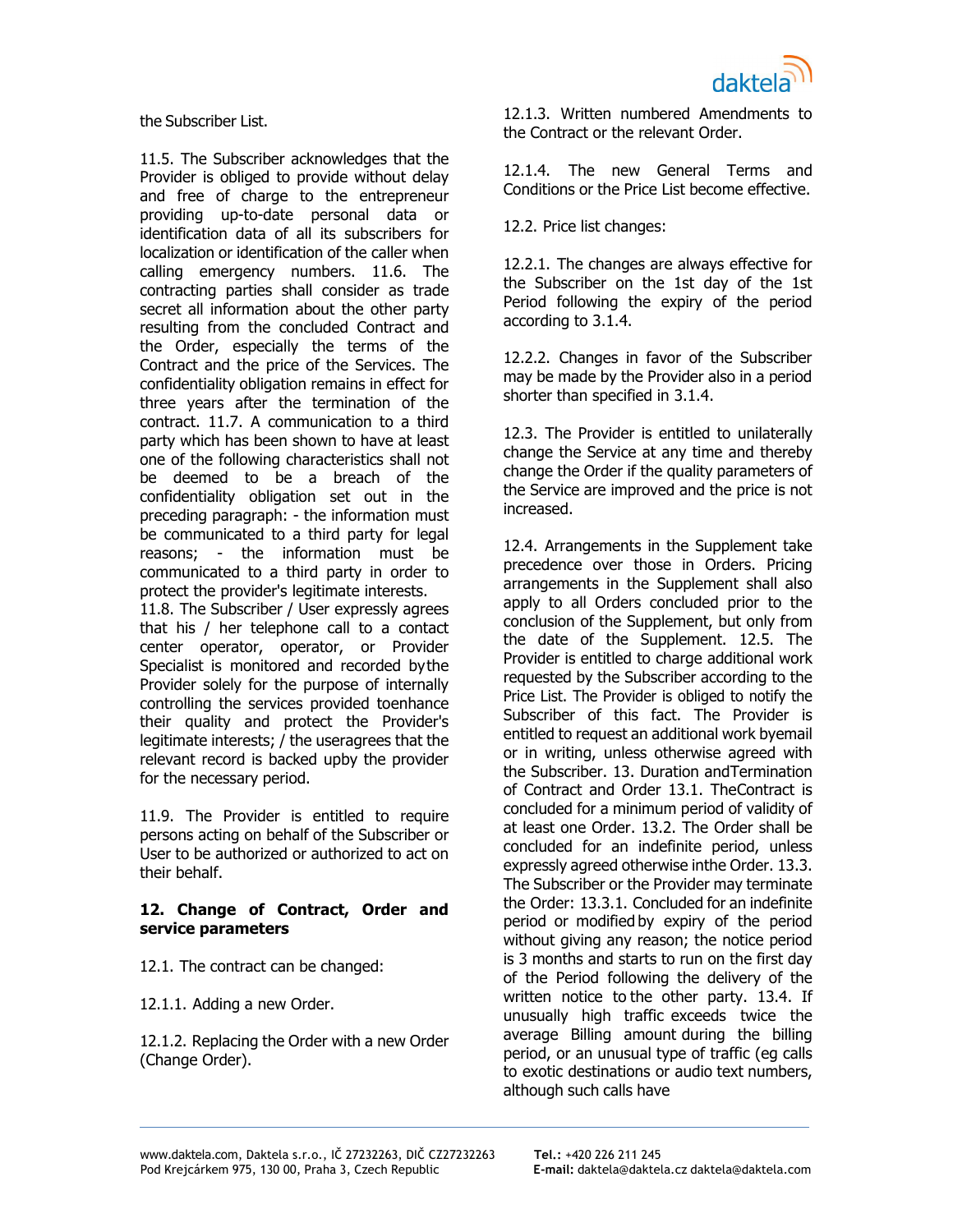

not been so high in the past); the Provider is entitled to suspend the provided services in order to protect the interests of the Subscriber.

13.5. The Parties may agree in the Order for the possibility of early termination of the Order concluded for a definite period of time, for severance pay. The Order will then be terminated upon payment of the Severance on the last day of the Period following the day on which the Severance was paid, provided that the Severance was paid by the Subscriber to the Provider no later than 7 days prior to the Termination. In case of late payment, the Order will be terminated on the last day of the following Period.

13.6. Unless otherwise specified in the Order, severance pay is 50% of the Subscriber's average monthly payment for the Services provided, multiplied by the number of Periods remaining until the expiry of the agreed duration of the Order. Severance pay may also be agreed as a fixed amount.

13.7. The Subscriber may withdraw from the Order:

13.7.1. In the event that the Provider has not repeatedly established the requested Service, or has not made an agreed change in writing, even within 30 calendar days, or on an alternative date after the expiry of the period specified for setting up the given Service or change of Service in the Order.

13.7.2. If the Provider has notified a substitute date for the establishment of the Service pursuant to the point in this case, the Subscriber has the right to withdraw from the Order within three days from the delivery of the notice of change, otherwise the notified substitute date is considered as agreed.

13.7.3. In the event that the Provider has not adhered to the SLA parameters in two<br>consecutive months, the Subscriber consecutive months, complained about this and the Complaint was acknowledged by the Provider.

13.7.4 In the case of a notice of a change to the General Conditions or the Price List, if the changes are to its detriment, within 14 days

of the notice. You can withdraw on the effective date of the changes. This right does not belong to the Subscriber in the event that such changes occur on the basis of a binding legal regulation, a decision of an administrative authority or a court. Upon expiry of the 14-day period without delivery of the withdrawal, the Subscriber shall be deemed to agree to the change and the right to cancel the Order by withdrawal.

13.8. The Provider is entitled to terminate the agreed Orders, Contracts if:

13.8.1. The participant grossly violated its obligations. A breach of the Subscriber's obligations pursuant to Section 4.1 shall be considered a gross breach. and failure to pay any payment under the Contract within 10 days after the due date.

13.8.2. The Subscriber repeatedly (at least twice within three consecutive months) did not fulfill the contractual terms and conditions, in particular breached its obligations under clause 4.2.

13.8.3. "When establishing the Service or making a change, the Provider shall find that the relevant Service cannot be set up or changed for technical reasons.

13.9. The Provider is entitled to withdraw from the Contract with immediate effect, ie on the day of delivery of a written notice of withdrawal to the Subscriber in the event that the reasons for withdrawal pursuant to clause 13.8. apply to all Orders. On the day of withdrawal from the Contract, all Orders cease to exist

13.10. The order also expires:

13.10.1 Automatically for the Service of the Payment Type "Credit" - if the Credit is not paid within 60 days after the suspension of the Service (due to the use of credit).

13.11. In the event of termination of the Contract or withdrawal from the Contract due to Subscriber, the Provider is entitled to a contractual penalty equal to the balance of unpaid amount for using the Service or to the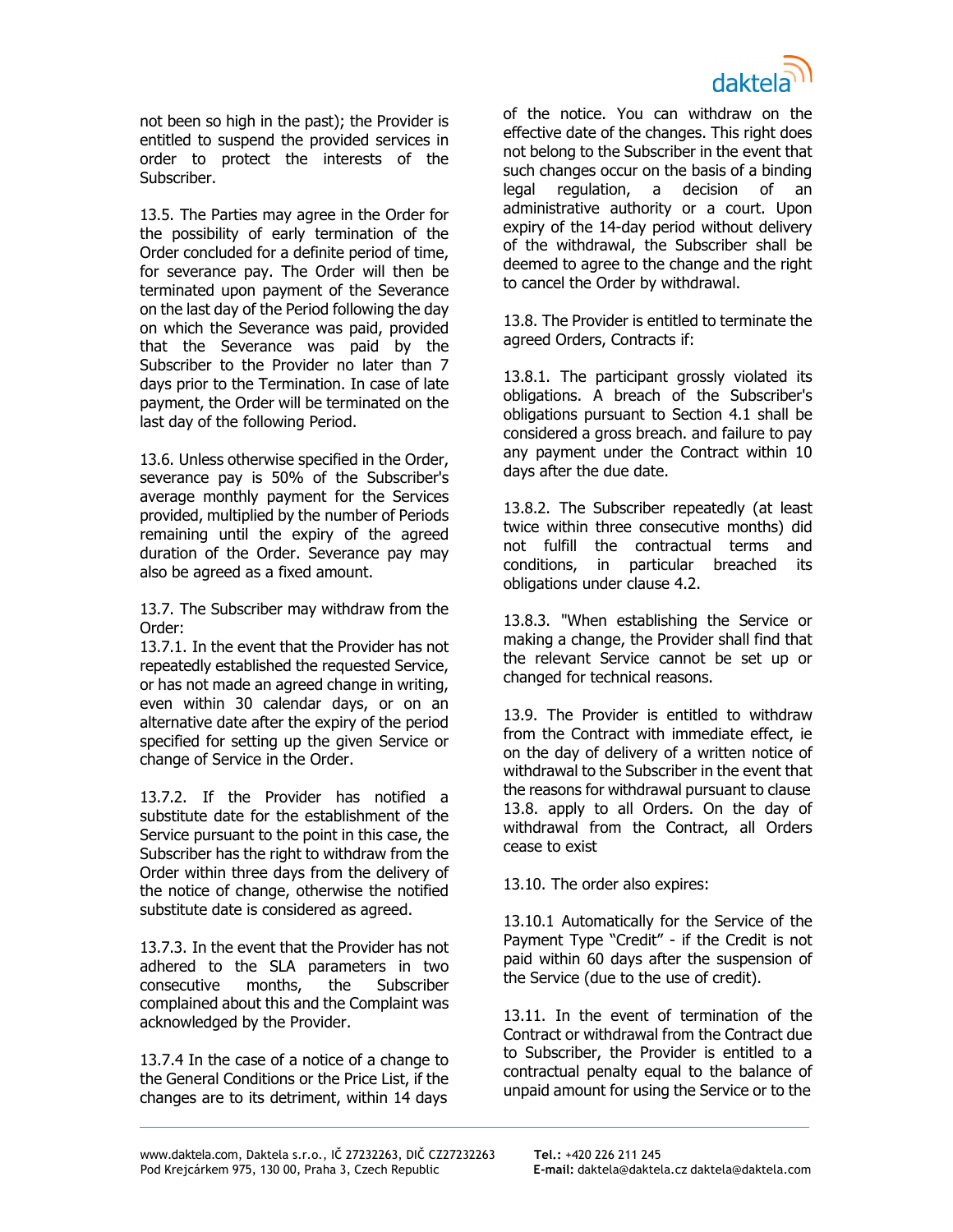

sum of monthly payments by the original agreed term of service. The Provider is entitled to unilaterally choose the method of calculating the contractual penalty. This is without prejudice to the right to claim damages and interest for late payment.

13.12. All withdrawals from the Contract or the Order and the termination of the Contract and the Order must be made in writing.

13.13. The Agreement shall terminate upon termination of the last Order.

13.14. In the event of premature termination of the Service for a reason on the part of the Subscriber, the Provider is entitled to a contractual penalty, whereby the claim for damages and interest on late payment shall not affect:

13.14.1. In the case of the Fixed Term Service, the Provider is entitled to a contractual penalty amounting to the sum of the monthly fees for the provision of the Service until the expiry of the agreed period. 13.14.2 For the indefinite period of time, the Provider is entitled to a contractual penalty amounting to the sum of monthly fees for the period of the agreed notice period.

## **14. Liability for damages and damages**

14.1. If the Service is not provided according to the Order, the Provider's liability is limited to the obligation to promptly remedy the Failure and to provide compensation under Article 9 according to the agreed SLA.

14.2 Except in the cases specified below, the Provider shall be liable for actual damage demonstrably caused by the Provider's fault, except in cases excluding the liability under applicable law. The Provider is obliged to pay for such damage in the proven actual amount, however, up to 70% of the sum of the annual fees of the Subscriber up to a maximum of CZK 50,000 (CZK 50,000), unless otherwise agreed. The Provider is not obliged to pay for the lost profit of the Subscriber.

14.2.1. The relevant amount according to the previous point 14.2. shall be used by the Provider first to settle the due receivables from the Subscriber. In the absence of such claims, or if the specified amount is not sufficient to settle the amount of compensation for damages, the Provider shall provide the Subscriber with a Service of the relevant amount (possibly reduced by receivables). Only if compensation is paid after the expiry of the contract will the compensation be paid in cash.

14.2.2. The Provider is not obliged to compensate the Subscriber for damages, including lost profits, which arise as a result of interruption of the Service or faulty provision of the Service. Furthermore, the Provider is not obliged to pay damages, including lost profits, arising from late performance of a third party or late performance of the obligation to remedy defects or due to force majeure.

14.2.3. The Provider shall not be liable for an incorrectly billed price of the Service or for a defective service provided, unless the Subscriber has exercised the right to claim the billed price or the provided Service with the Provider.

14.2.4. If the Subscriber has the things in his ownership or lease stored in the Provider's premises, such things are insured on thebasis of a contract concluded between the Provider and the insurance company. In the event of an insured event, the Provider shallnot be liable for lost profit and any data stored in these matters.

14.2.5. The Subscriber shall be liable to the Provider in full also for any damage caused by a third party who intentionally or negligently enabled the use of the Service or which the Service provided in the framework of commercial obligations.

14.2.6. As soon as the Subscriber recognizes or proves the damage according to 14.2.5 and 14 May, the Subscriber pays the full compensation within thirty (30) calendar days by bank transfer to the Provider's account.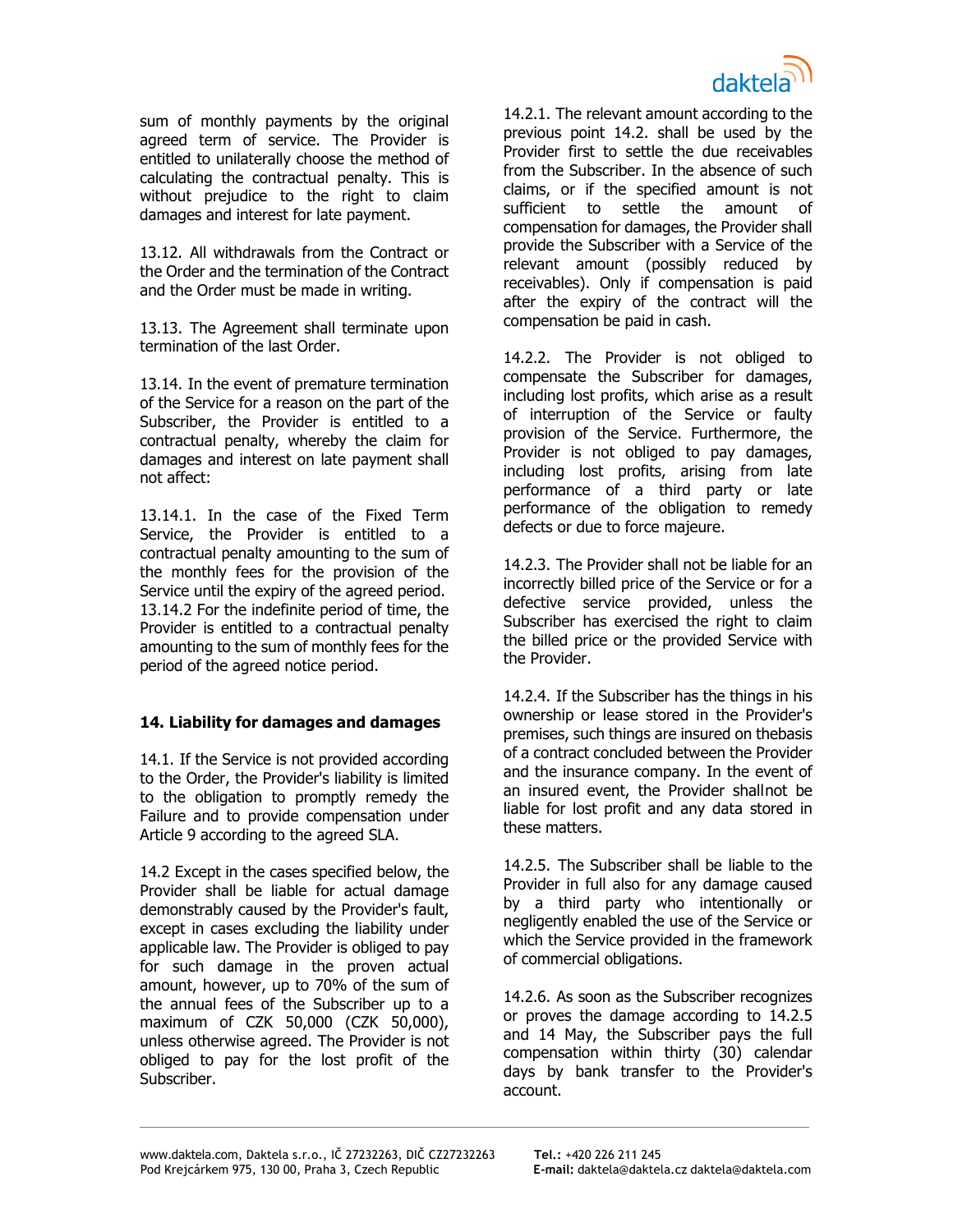

14.3. The Subscriber declares that if any claims against the Provider due to the nonfulfillment of clause 4.1.6 in connection with the installation to the agreed extent have been made by the owner, they will settle these claims or reimburse the Provider for all<br>expenses. damages and incomplete incomplete assurance to the Provider.

14.4. If the Subscriber does not allow the Provider to take over its equipment within 7 (seven) days after the termination of the Contract or termination of the Service, the Subscriber is in delay and is liable to the Provider for damage according to applicable legislation. The Subscriber undertakes to pay the Provider a penalty without undue delay.

14.5. The Subscriber undertakes to compensate the Provider for any damage caused by the theft or damage of the Provider's equipment located in the Subscriber's premises.

14.6. The Provider is not responsible for the content of websites, files, e-mail, any data, etc., the use of which only mediates access; the Subscriber is responsible for any information, way of its use, dissemination and handling of information and data.

14.7. Neither party shall be liable for failure to fulfill if it proves that the failure to fulfill its obligation was due to an obstacle not dependent on its will and which could not reasonably be expected to have occurred at the time of the conclusion of the contract or it could avert or overcome the consequences (force majeure), in particular natural disasters, war events, terrorist attacks, epidemics, legal measures imposed as a result thereof, etc.

14.8. In the cases specified in these General Terms and Conditions where the Provider is entitled to a contractual penalty, the Provider shall be entitled, in addition to the contractual penalty, also to compensation for damages incurred by the Subscriber from the actions of the Subscriber.

15.1. In case of ordering the Service or the device through the website of the Provider, the service will be set up, delivered with the installation package or sent to the device within the term according to the conditions stated on the website. Postage is not charged unless otherwise stated on the website for the relevant goods or services. The stated prices of equipment and services are valid for the period of their presentation on the website of the Provider, unless it is stated that the prices are invalid.

15.2. The Subscriber is obliged to inspect the delivered equipment or installation package without undue delay and inform the Provider without delay of any defects found in writing or by email. In all cases, it is necessary to submit a copy of the invoice and proof of payment of the delivered package, service or device for the complaint. The Provider is not liable for damage caused by external events and incorrect handling. The Provider undertakes to inform the Subscriber no later than 5 working days after receiving the<br>complaint about its procedure and complaint about its settlement.

15.3. In accordance with Section 1829 of Act No. 89/2012 Coll., The Civil Code, as amended, the customer who is a consumer has the right to withdraw from the Contract for the supply of equipment or provision of the Service concluded via the Internet within 14 days of takeover of the equipment, installation package or Service, if the provision of the service has not already begun within this period with the consent of the customer. The withdrawal must be notified in writing.

15.4. The control body is the Czech Telecommunication Office with its registered office in Prague.

## **16. Telephone number portability**

16.1. The portability of the telephone number allows any subscriber of a publicly available electronic communications service, which requests it to retain its telephone number (s)

#### **15. Consumer contracts**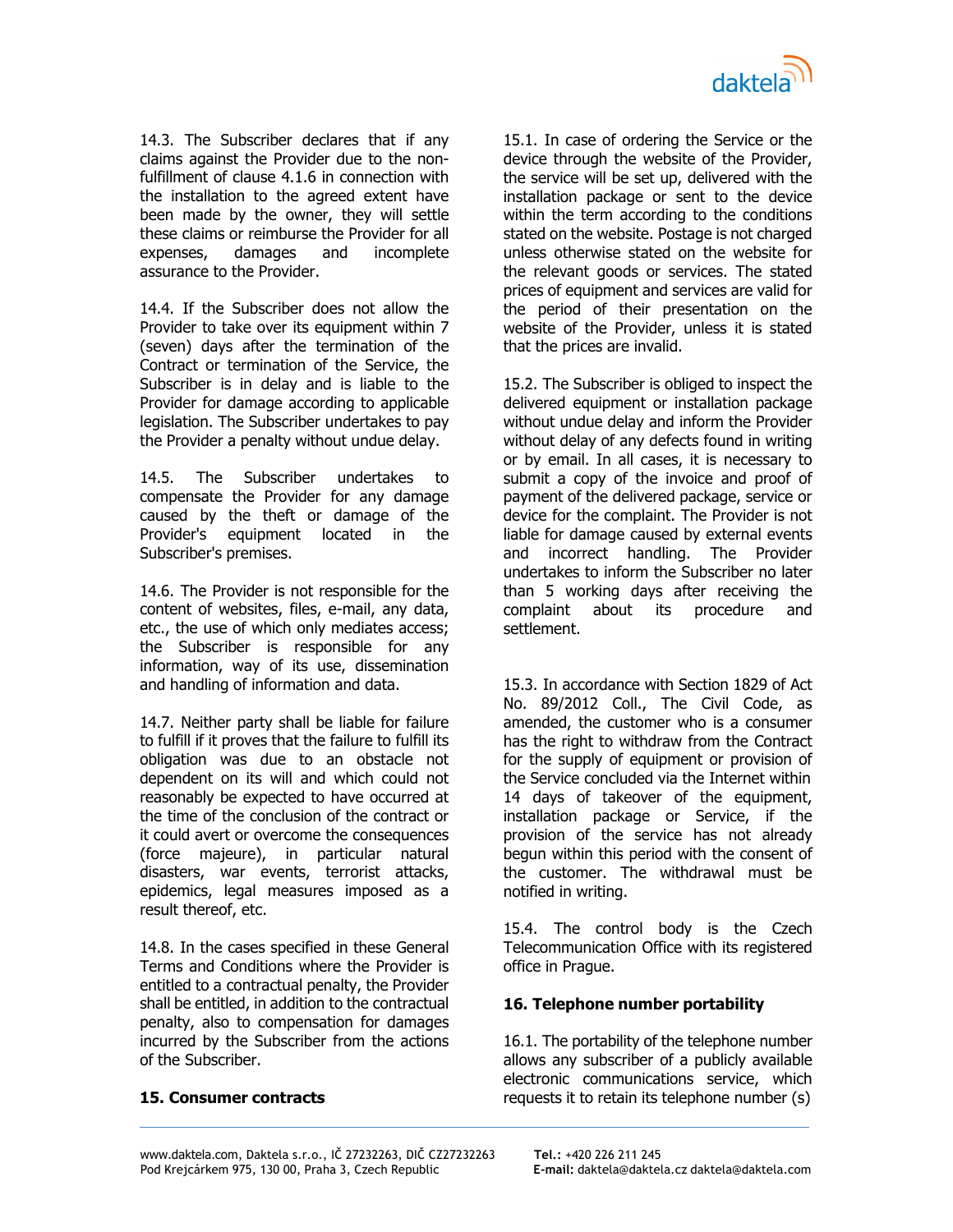independently of the provider providing the publicly available electronic communications service. The portability of the telephone number (Section 34 of Act No. 127/2005Coll.) And the selection of the service provider (Section 70 of Act No. 127/2005 Coll.) Shall be ensured by the respectiveoperator of the electronic communications network to which the Subscriber's terminal equipment is connected. of the CzechTelecommunication Office No. OOP / 10/10, as amended. The conditions for porting the subscriber's telephone number to the Provider's public communication network areset forth later in this article. The price for porting the number is specified in the Provider's price list, unless otherwise agreedbetween the parties.

16.2 The Subscriber is entitled to order from the Provider in writing for a publicly available telephone service (or a service that also includes a publicly available telephone service) of the Provider to transfer a telephone number assigned to the Subscriber by the original operator of the public) the original (abandoned) operator's original (abandoned) communications network to the provider's public communications network.

16.3. The porting of a telephone number in accordance with the preceding provision may be ordered as part of the establishment or modification of a publicly available telephone service, the detailed terms and conditions of which are set out in the contract, in particular the relevant Service Specification,termination of a publicly available telephone service.

16.4. If the Subscriber requests the transmission of a telephone number from another service provider to the Provider's electronic communications network, the Provider is obliged to ensure the transmission in accordance with legal regulations. To transfer a telephone number from another provider of electronic communications services, it is necessary to deliver to the Provider a duly signed form - "Termination with porting". The Provider shall be responsible for the proper delivery of the 'Termination Notice' form to the abandoned

Provider, without which the number cannot be transmitted. The telephone number will be transferred within the time limit stipulated by law, or longer if the form - "Termination notice" has been stated.

16.5. If the Subscriber transmits a telephone number from the Provider to the electronic<br>communications petwork of another communications electronic communications service provider and the Contract or individual Service concluded with the Provider has not been terminated by the Subscriber, the Contract or individual service will be terminated porting "(CAF): Form by which the Subscriber requests termination of the contractual relationship and transmission of the telephone number to another provider of electronic communications services.

16.6. The Subscriber shall deliver the duly completed and signed form to the Receiving Provider on the date of telephone number transmission. The deadline for porting the telephone number, including the activation of that number in the network of the receiving operator, shall be four working days and shall begin on the first working day following the day on which the Subscriber request for change of service provider is delivered to the receiving service provider The service provider did not agree on a later date of transfer. The condition for porting the telephone number is the termination of the provision of the publicly available electronic communications service on the transmitted telephone number, based on a legal act aimed at the proper termination of the provision of the publicly available electronic communications service on the transmitted telephone number. If this legal act is not carried out by the end of the first business day following the day on which the Subscriber's request for change of service provider was delivered to the recipient service provider, the period of 4 working days under this paragraph shall not be deemed to have started.

16.7 The Provider is entitled to refuse a request for a change of service provider or an order if: a) the conditions under paragraph 16.5 are not met. ie the proper termination of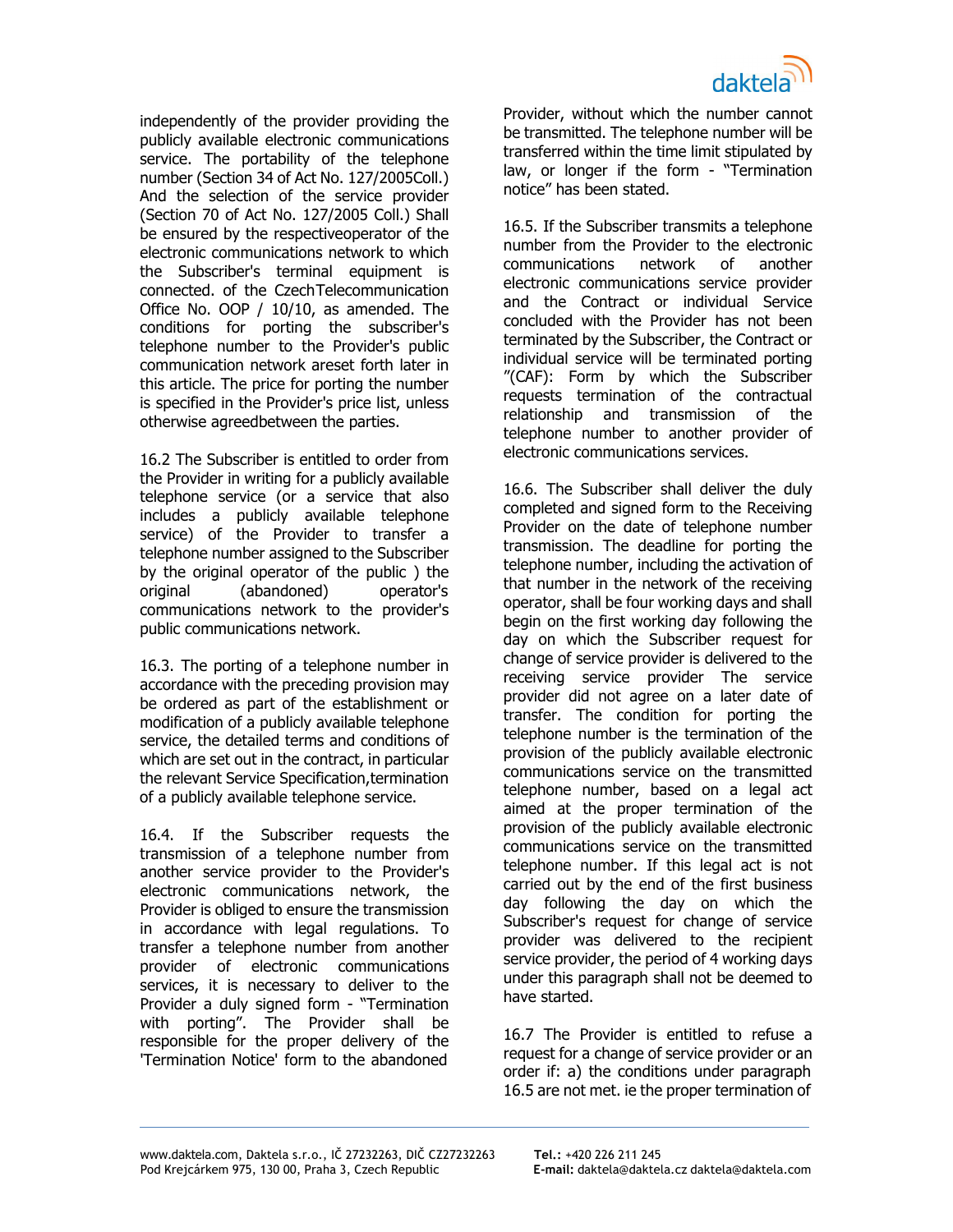the provision of a publicly available electronic communications service on the transmitted telephone number, unless otherwise agreed, b) the telephone number is already included in another order, c) there are technical barriers to porting the telephone number, d) the number is not subject to portability pursuant to a special regulation e) The Subscriber is not authorized to dispose of the telephone number.

16.8. Unless stated otherwise in the contract, the notice period for a publicly available electronic communications service and for connection to a public communications network is a maximum of 30 days. This shall not apply to other agreed services and the notice period agreed in the contract shall apply.

16.9. If the Contract for Publicly Available Electronic Communications Service or Publicly Available Electronic Communications Service contained in the Contract containing other services provided is prematurely terminated on the basis of the "Termination Notice (ie before the minimum period of use), the Provider is entitled to charge and the Subscriber is obliged to pay a one-off fee in the amount stipulated by Section 63 of Act No. 127/2005 Coll. In the event that a publicly available electronic communications service is part of another contract, the other provisions of the contract shall remain inforce without change.

# **17. Common and final provisions**

17.1. All notifications and information pursuant to these General Terms and Conditions may also be made by e-mail or communicated in the form of publication on the Provider's or Intranet's website.

17.2. In the case of postal service, the document shall be deemed to have been served on the third day following the registered postal delivery.

17.3. Actions in the Contract and the Order (conclusion, change, notice, etc.) may also be carried out electronically on the Intranet (if offered by the Provider) so that the

Subscriber carries out the proposed action in the manner specified therein. accepts the proposal.

17.4. The rights and obligations of the parties agreed in the Contracts, Orders, Price List and Amendments shall prevail over the provisions in these General Terms and Conditions. Unless stipulated otherwise, the ownership right passes to the Subscriber only after full payment. In the case of a lease, the Subscriber is obliged to pay for damage to the leased items that arose in other than normal wear and tear. In the event of termination of the contract, the Subscriber shall immediately return the subject of leaseto the Provider's registered office, unless theyagree otherwise with the Provider.

17.5. All relationships are governed by the laws of the Czech Republic. Any disputes between the parties arising from contracts and other commercial obligations that have not been settled amicably and whose decision is not within the jurisdiction of another administrative authority shall, unless the parties agree otherwise:

17.5.1 if the Participant is an entrepreneur, in arbitration proceedings pursuant to Act No. 216/1994 Coll., On Arbitration Proceedings, as amended, by the Arbitration Court attached to the Economic Chamber of the Czech Republic and the Agrarian Chamber of the Czech Republic under one of its Rules. The place of arbitration shall be Prague. The arbitration award rendered shall be final and enforceable.

17.5.2 in the event that the Consumer is a Consumer, in the material and locally competent court.

## **18. Protection and processing of personal data**

18.1. The GDPR Regulation introduces a number of new rules. Their validity and observance will have to be proven by every controller and personal data processor throughout the processing. Daktela is in the position of its technical service organization, ie the processor. As part of the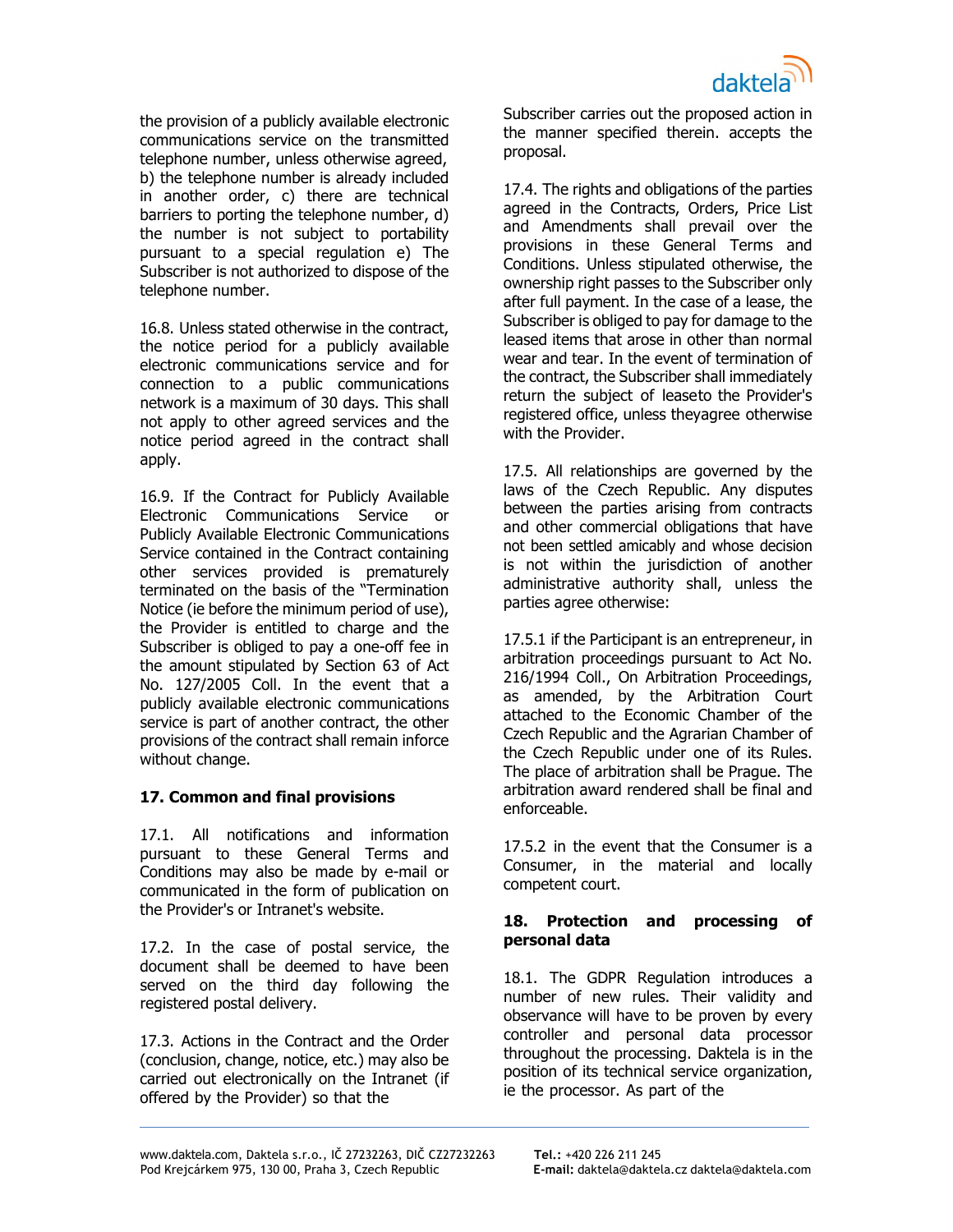

administrator's activities, Daktela may only carry out processing operations entrusted to it by the administrator or resulting from the activity for which the processor has been authorized by the administrator. The mandate results from the concluded contracts. The data (call recordings, CRM records, campaign records, ticket attachments, etc.) that Daktela works with as a processor or comes into contact with the fulfillment of its contractual obligations are still owned by the data controller (customer). Daktela is not responsible for the compliance of this data (personal data) provided by the controller with the GDPR Regulation. Daktela provides only the necessary technical service for personal data controllers according totheir instructions and in accordance with the concluded contracts and valid legislation.

18.2. Security Only trained employees who access a secure communication channel and are authenticated with a username and password have access to the data provided by customers for the purpose of the contract. Daktela has internal processes and procedures set up to protect these approaches. Access is required to provide technical support, requested action, or upgrade based on customer requirements. The data and servers operated by Daktela are stored in hosting centers

1) TTC Teleport Ltd., Tiskařská 257/10, 108 00 Prague 10

2) DC Nagano, U nákladového nádraží 3153/8, Prague 3, 130 00 Czech Republic

3) DC Benestra, Udernicka 15, 851 01 Bratislava.

All data centers have 24-hour security. Only authorized and trained employees have physical access to Daktela servers. All approaches are audited and monitored. Due to geo-redundancy, regular data backups are stored in the above data centers in multiple copies. For maximum data protection, all Internet traffic to customers' virtual servers is realized via standard secure and encrypted protocols. In addition, all communication is routed through a central firewall that performs a realtime inspection analysis of the communication. If the firewall evaluates traffic as suspicious based on inspection rules, the source IP address is automatically

blocked. The data is the property of our customers at all times and is kept only for the agreed time. This period is agreed in advance in the contract. After termination of the cooperation, the customer is allowed to download the data and possibly transfer it to another provider. The data is then deleted. Daktela is not authorized to provide or forward this data to anyone.

## **19. Privacy Policy Rights and obligations between the controller and the processor**

19.1. These Terms and Conditions regulate mutual rights and obligations in the processing of personal data to which the Provider has obtained access in the performance of the contract concluded with the Subscriber (user). In the event that a contract on the processing of personal data has been concluded between the Provider and the Subscriber, this shall take precedence.

19.2. The Provider undertakes to process for the Subscriber the personal data provided by the Subscriber to the extent and for the purpose stipulated by the agreed contract. The Provider is not entitled to process personal data in contradiction to or beyond the scope stipulated by these terms and conditions and the agreed contract, and only for the period agreed in the contract.

19.3. The participant grants permission with the involvement of a subcontractor as a further processor under Article 28 (2) of the GDPR Regulation, which is the hosting provider see. Art. 18.2. of these GBT. The Subscriber also grants the Provider a general authorization to involve any other processor of personal data in the processing, however, the Provider must inform the Subscriber in writing of any intended changes concerning the acceptance or replacement of other processors and give the Subscriber the opportunity to object to these changes. The Provider shall impose on its subcontractors, in the capacity of a personal data processor, the same data protection obligations as set out in these Conditions.

[www.daktela.com](http://www.daktela.com/)[,](http://www.daktela.com/) Daktela s.r.o., IČ 27232263, DIČ CZ27232263 Pod Krejcárkem 975, 130 00, Praha 3, Czech Republic